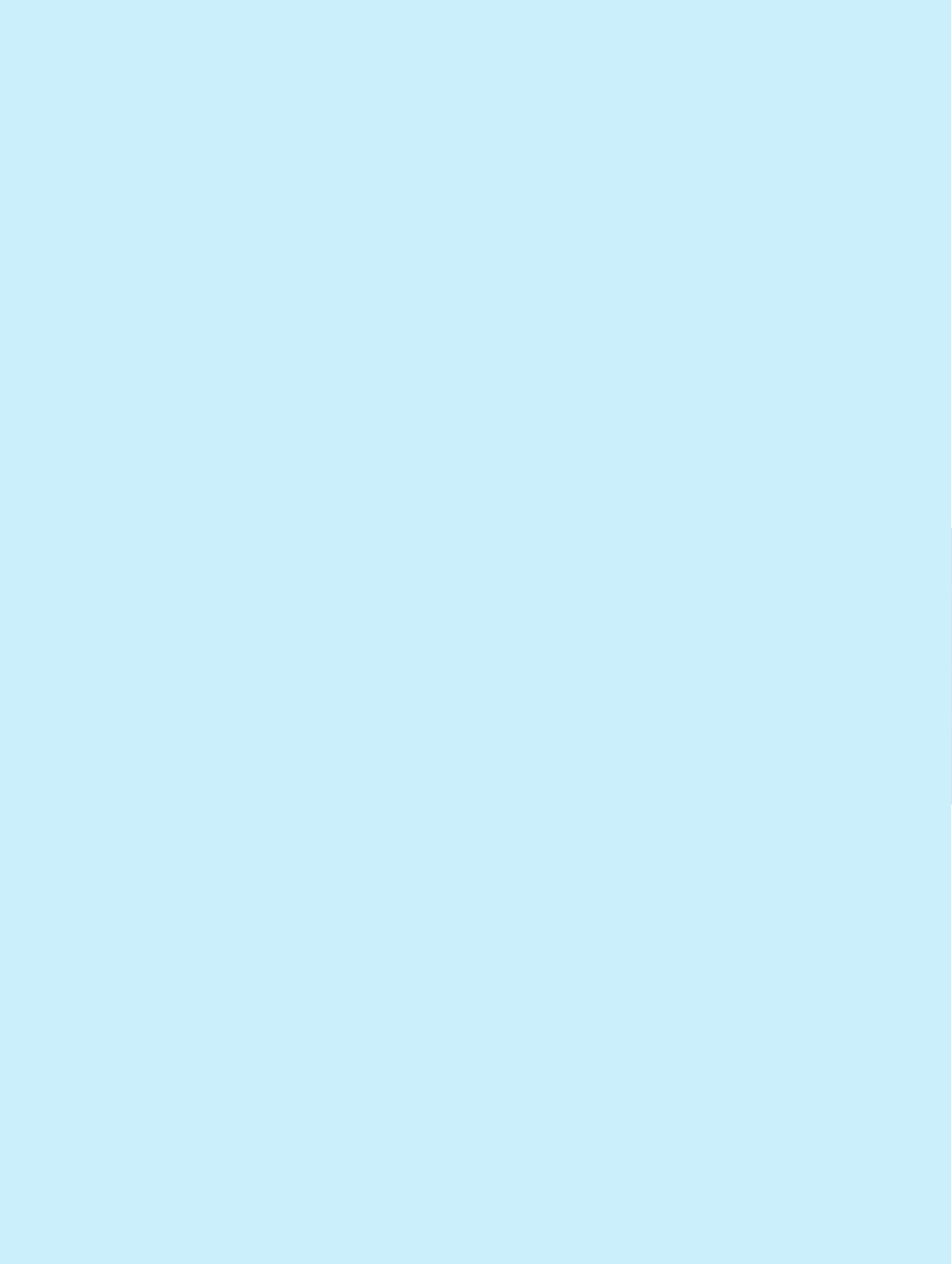Philips FAST SpO<sub>2</sub> (Fourier Artifact Suppression Technology) is compatible with the widest array of sensors in the industry. It uses a patented frequency analysis algorithm to filter out noise in the sensor signal, thereby overcoming many of the issues associated with traditional pulse oximetry, such as sensitivity to patient movement or intense ambient light.



Many studies have been conducted comparing the various SpO<sub>2</sub> technologies. This guide includes summaries of some of those studies and is meant to help you better understand how Philips FAST SpO<sub>2</sub> performs against other technologies in the marketplace and why Philips FAST  $SpO<sub>2</sub>$  is still a smart choice.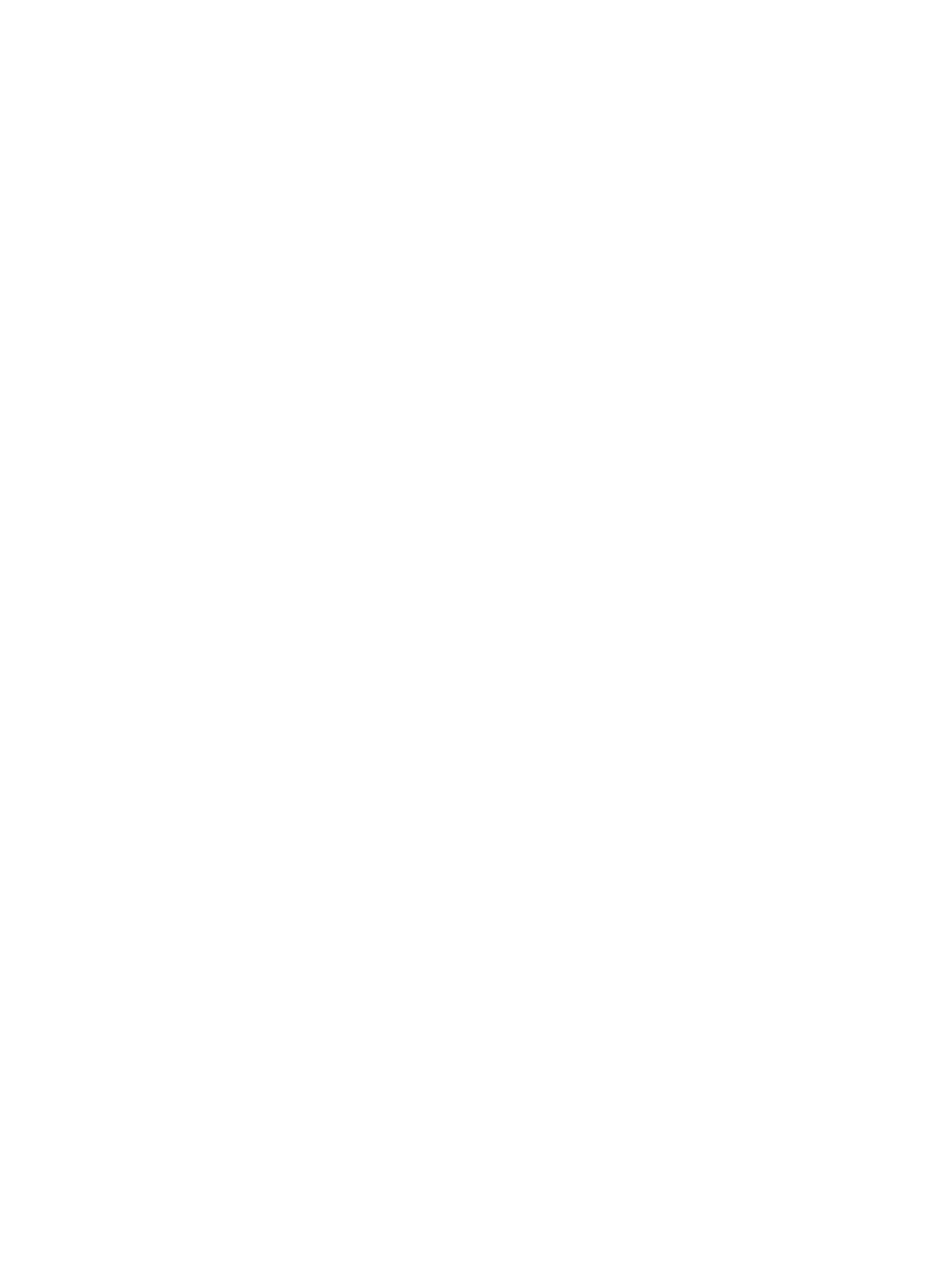# **Table of Contents**

# Integrated Review of SpO<sub>2</sub> Studies

New Generation Pulse Oximetry in the Care of Critically III Patients; American Journal of Critical Care, January 2005, Volume 14, No. 1 References  $17$ 

# **Study Summaries**

| <b>ADULT</b>   | New-Generation Pulse Oximetry in the Care of Critically III Patients                                               | 5  |
|----------------|--------------------------------------------------------------------------------------------------------------------|----|
|                | How Reliable are the New Generation Pulse Oximeters in the<br>Detection of Hypoxemia in the Intensive Care Unit?   | 19 |
|                | The Clinical Use of Two New Generation $SpO2$ Devices for Critically III<br>Patients with Sepsis                   | 20 |
|                | A Comparison of the Accuracy of the Philips FAST and Masimo SET<br><b>Pulse Oximeter Following Cardiac Surgery</b> | 21 |
|                | A Comparison of Three New Generation $SpO2$ Devices During Ambulation<br>After Open Heart Surgery                  | 22 |
|                | "Motion-Resistant" Pulse Oximetry: A Comparison of New and Old Models                                              | 23 |
| <b>NEONATE</b> | The Clinical Use of Two New Generation $SpO2$ Devices for Patients<br>in the Neonatal Intensive Care Unit (NICU)   | 24 |

 $\overline{7}$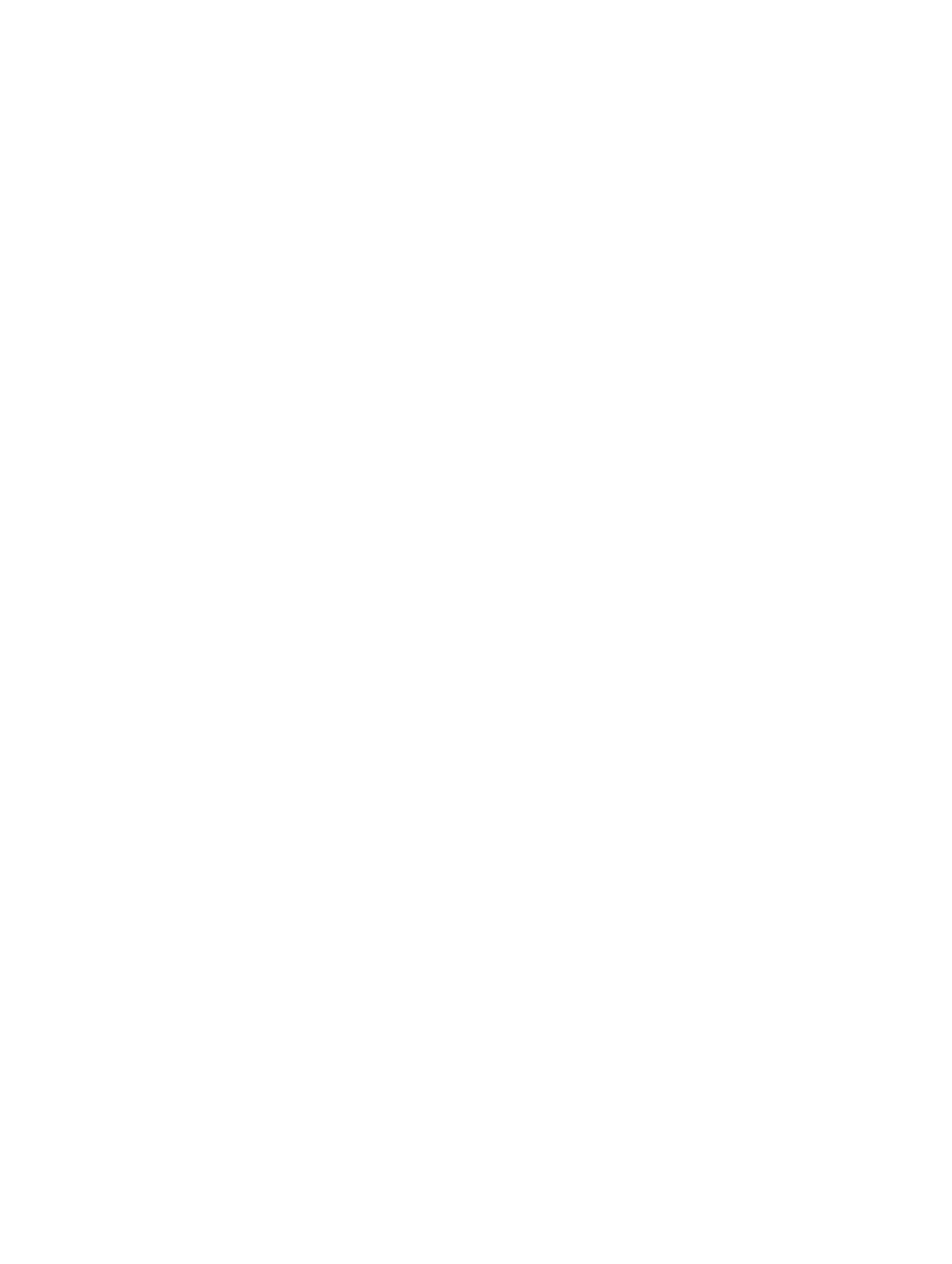#### **General Review**

# New-Generation Pulse Oximetry in the **Care of Critically III Patients**

Karen K. Giuliano, RN, PhD, and Thomas L. Higgins, MD, MBA; Boston College William F. Connell School of Nursing, Chestnut Hill, Mass (KKG), Philips Medical Systems, Andover, Mass (KKG), the Adult Critical Care Division Baystate Medical Center, Springfield, Mass (TLH), and Tufts University School of Medicine, Boston, Mass (TLH). American Journal of Critical Care, January 2005, Volume 14 No. 1

- . The objective of this article was to review the published, peer-reviewed studies that have been done on the newgeneration pulse oximeters, which are manufactured with algorithms to filter out patients' body motions. In addition this article also describes the application of new-generation pulse oximetry in clinical practice in critical care.
- A total of 17 articles were found in MEDLINE from 1995 to 2003. Each article was examined for scientific merit, content, and applicability to clinical practice.
- A consistent finding among the studies that were reviewed was the superior performance with regard to reduction in frequency of false alarms and overall accuracy of all the new motion-tolerant devices compared with the performance of the various conventional pulse oximeters. However, more clinical evidence on the performance of new-generation pulse oximetry devices is clearly needed, particularly in the setting of critical care. Although some conclusions can be made, a lack of consistency among study variables and techniques and discrepancies between the results of the studies reviewed, make it difficult to make any overall recommendations about which of the new-generation motion-tolerant devices are best suited for use in critical care in any of the populations of patients studied. Clearly, more clinical trials are needed before the most accurate and reliable motion-tolerant pulse oximetry device can be determined for use in populations of critically ill patients. These trials should address the performance of the algorithms used for obtaining  $SpO<sub>2</sub>$  values in critically ill patients of all ages in situations in which patients' movements are a factor. In addition, each trial should clearly specify which software revisions are being used with each device and should include a comparison with a known gold standard (preferably co-oximetry) for measurement of oxygen saturation. Additionally, the variables of peripheral temperature, finger thickness, hemoglobin concentration, and skin color should be part of every future study on measurement of oxygen saturation by pulse oximetry devices to further assess the significance of these variables on clinical measurement of  $SpO<sub>2</sub>$ .

Complete article follows.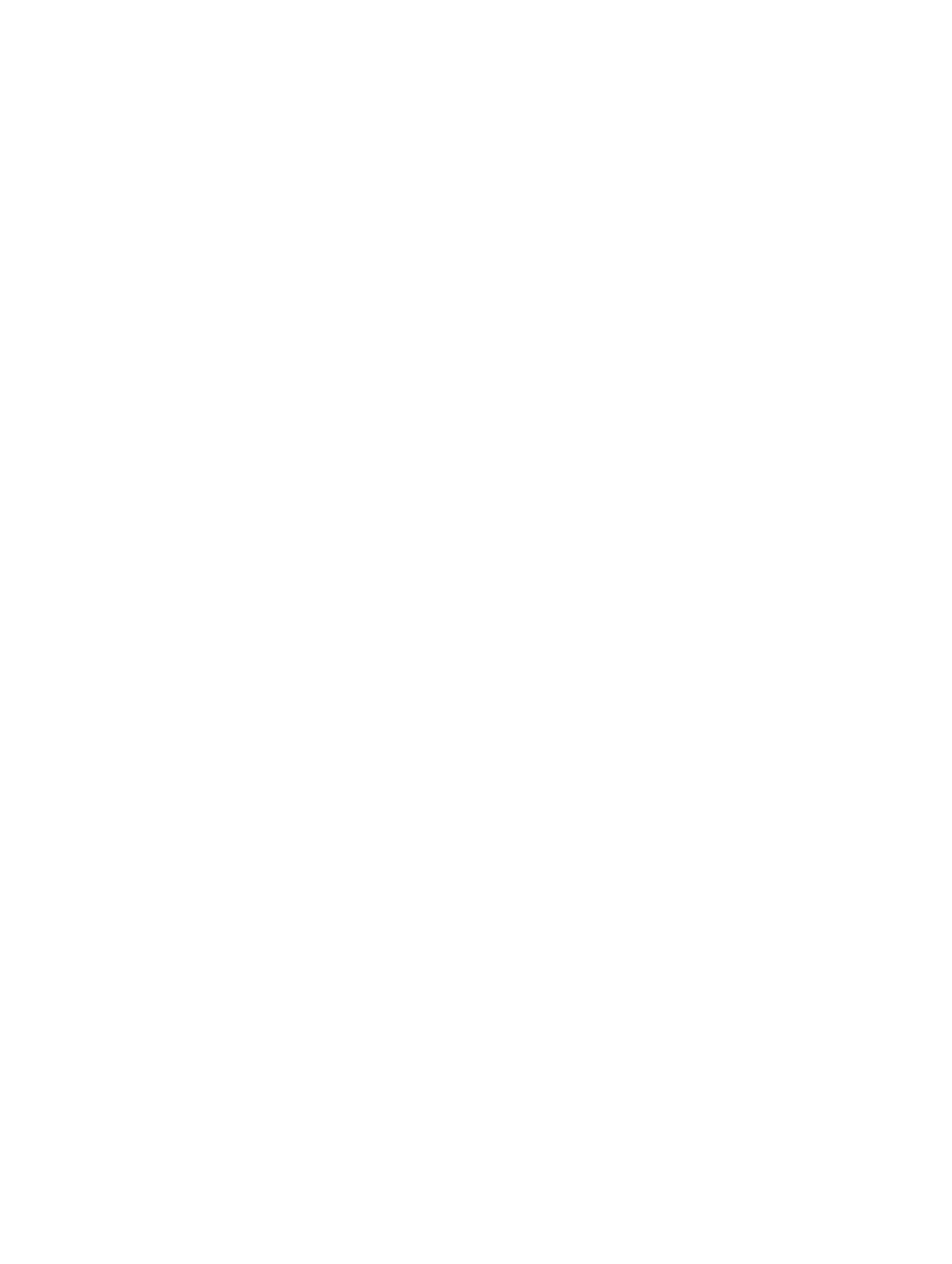# New-Generation Pulse Oximetry in the **Care of Critically III Patients**

By Karen K, Giuliano, RN, PhD, and Thomas L, Higgins, MD, MBA, From the Boston College William F. Connell School of Nursing, Chestnut Hill, Mass (KKG), Philips Medical Systems, Andover, Mass (KKG), the Adult Critical Care Division, Baystate Medical Center, Springfield, Mass (TLH), and Tufts University School of Medicine, Boston, Mass (TLH).

**Objective:** To review the published, peer-reviewed studies to date on use of the new-generation pulse oximeters, which are manufactured with algorithms to filter out patients' body motions, and describe the application of new-generation pulse oximetry in clinical practice in critical care.

Methods: MEDLINE was used to locate appropriate articles on pulse oximetry for the years 1995 to 2003. Each article was examined for scientific merit, content, and applicability to clinical practice.

**Results:** A total of 17 relevant articles on the clinical performance of the new-generation pulse oximeters were reviewed, and the data were organized into a table.

**Conclusions:** The combination of studies done in both clinical and laboratory settings did not provide any strong and convincing evidence that the performance of any single new-generation device was superior to that of any other new-generation device. However, the clinical performance of all the new generation pulse oximetry devices was better than that of earlier devices. (American Journal of Critical Care. 2005; 14:26-39)

Monitoring of oxygen saturation is important in the contemporary healthcare environment and is widely regarded as one of the most important advances in clinical monitoring. In fact, Hanning and Alexander-Williams<sup>1</sup> described it as "the greatest advance in patient monitoring since electrocardiography." Before 1980, the most common way to monitor patients continuously for hypoxemia was through physical assessment of the skin for cyanosis. However, the clinical detection of cyanosis is subjective and unreliable, and cyanosis is a late sign of hypoxemia. Oxygen saturation generally must decrease to 80% to 85% before any changes in skin color can be detected.<sup>2</sup>

Continuous monitoring of oxygen saturation via pulse oximetry is a standard of care for use in the operating room, postanesthesia care unit (PACU), critical care unit, emergency department, and environments in which conscious sedation is used.<sup>3,4</sup> As the acuity level of hospitalized patients increased during the past 10 years, so too did the need for oxygen saturation monitoring outside critical care areas.

The first commercially available pulse oximeter was developed by Takuo Aoyagi and was marketed by Nihon Koden in 1974.<sup>5</sup> However, both this first pulse oximetry device and the Oximet marketed by Minolta in 1977 were considered primarily research devices. The first pulse oximetry device manufactured for routine clinical use was the Nellcor N-100. It was initially marketed in 1982 and became the standard conventional pulse oximeter.<sup>5</sup> Those first conventional oximeters made it possible to measure oxygen saturation as a continuous parameter and, as a result, were rapidly adopted for use in surgery to prevent the estimated 40% of accidental deaths that were due to decreases in oxygen saturation.<sup>5</sup> However, outside the operating room, patients' body motions became a major technical challenge, because the motions interfere with the ability of conventional pulse oximeters to obtain an accurate measurement.

Republished with permission of the Journal of Critical Care, from New-Generation Pulse Oximetry in the Care of Critically III Patients, Karen K. Giuliano, RN, PhD, and Thomas L. Higgins, MD, MBA from the Boston College William F. Connell School of Nursing, Chestnut Hill, Mass (KKG), Philips Medical Systems, Andover Mass (KKG), the Adult Critical Care Division, Baystate Medical Center, Springfield, Mass (TLH), and Tufts University School of Medicine, Boston, Mass (TLH), Volume 14, No.1, 2005); permission conveyed through Copyright Clearance Center, Inc."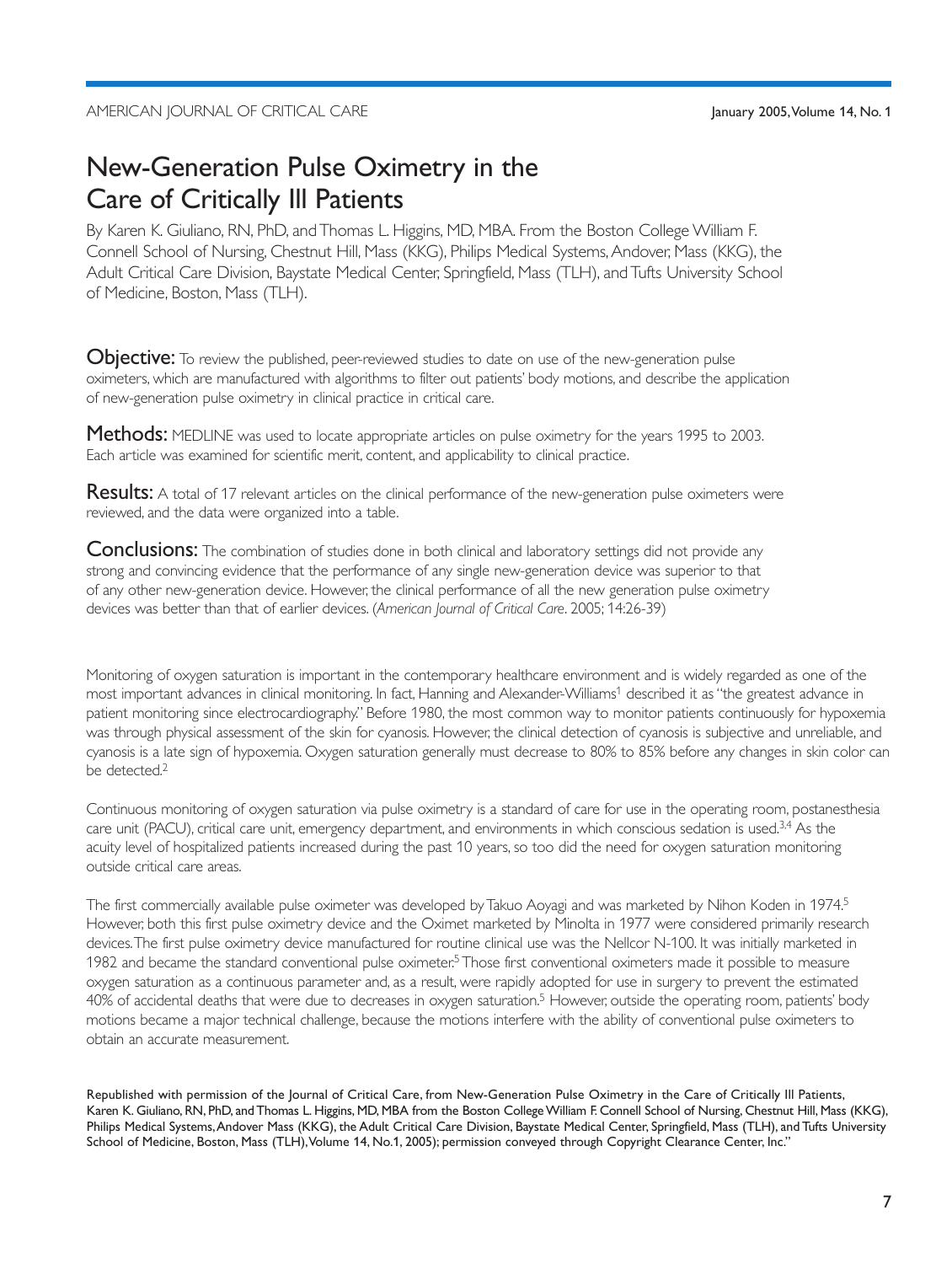Motion artifact occurs either when a patient's movements cause the pulse oximeter to incorrectly interpret the movements as a pulse signal or when the motion artifact prevents accurate detection of the patient's true pulse signal. The resultant increase in false alarms and erroneous measurements can desensitize clinicians to the alarms and increase the chance of missing a clinically important true alarm.<sup>6-8</sup>

### Patients' motion decreases accuracy of conventional pulse oximeters and has led to the development of "motion tolerant" oximeters.

Manufacturers of pulse oximeters have sought to reduce motion artifact in the pulse signal through improvements in the algorithms. "Motion tolerant" pulse oximetry devices are now commercially available from several different manufacturers, and as a group are referred to as "new generation" pulse oximeters. To date, peer-reviewed scientific publications on evaluations of these new-generation, motion-tolerant devices are few and are primarily limited to 3 of the devices currently on the market: FAST SpO<sub>2</sub> (Fourier artifact suppression technology SpO<sub>2</sub>; Philips Medical Systems, Andover, Mass; first marketed in 1999), SET (signal extraction technology; Masimo Corp, Irvine, California; first marketed in 1998), and Oxismart (Nellcor, Pleasanton, California; first marketed in 1994).

#### **Review of the Literature**

MEDLINE was used to identify research studies on the new-generation motion-tolerant pulse oximetry products published in English during the period 1995 through 2004. The search terms "oxygen saturation," "pulse oximetry," "SpO<sub>2</sub>," and "oxygen measurement" were used. Even though many articles on pulse oximetry in general have been published, the focus of most of the articles was conventional pulse oximetry. In this state-of-the-science review, we focus solely on data-based studies on the performance of the new-generation pulse oximetry devices during patients' movements. Although we also reviewed some data on the performance of the devices in patients with low perfusion, that aspect was not our focus. We found 17 research studies in which investigators specifically examined the performance of new-generation devices; these studies are listed and described in the Table.

Several problems in the published studies made interpretation and/or generalization of the findings difficult. First, various software revisions of each manufacturer's algorithms for measuring oxygen saturation were used, often making the comparisons somewhat of an apples-and-oranges approach. Second, even when pulse oximetry devices with the same brand name were used, most authors did not fully disclose the actual software revision or signal averaging times used during the testing, making meaningful comparisons between studies even more difficult. Third, studies were characterized by different evaluation criteria, limited evaluation criteria, inadequate description of how device performance was evaluated, or poor study design. Last, Dumas et al.<sup>26</sup> evaluated a prototype that was never released commercially; that study, therefore, was excluded from this review. Comparisons, findings, strengths, and weaknesses of the reviewed studies are outlined in the Table.

#### **Laboratory Studies**

The performance of new-generation pulse oximetry devices was evaluated in a laboratory setting in 5 studies. 9,14,16,17,19 The advantages of doing any kind of clinical study in a laboratory rather than a real clinical setting are generally lower cost and more control over the variables. The major problem, however, is the difficulty of replicating the characteristics of a clinical setting<sup>16</sup>, especially when the clinical setting is as complex as critical care. Additionally, in 4 of the 5 studies, the subjects were healthy volunteers, whose clinical conditions and oxygen saturation measured by pulse oximetry (SpO<sub>2</sub>) often bear little resemblance to those of critically ill patients.<sup>9,14,16,19</sup>

One approach usually referred to as the "steadystate reference hand" was used in 2 of the studies.<sup>9,17</sup> With this approach, the subject keeps one hand still and the other hand is strapped to a motion arm that is programmed to move in various patterns. The  $SpO<sub>2</sub>$  readings of the moving hand are then compared with the readings of the nonmoving reference hand. The disadvantage of this approach is that passive motion is used, a kind of motion that has little relevance to clinicians because these simulated passive motions do not mimic the active motion most common in patients in actual clinical settings.<sup>27</sup> Therefore, the use of this type of testing is a significant flaw when used in studies to compare the performance of pulse oximetry devices, a flaw that has been recognized by other researchers.<sup>16</sup>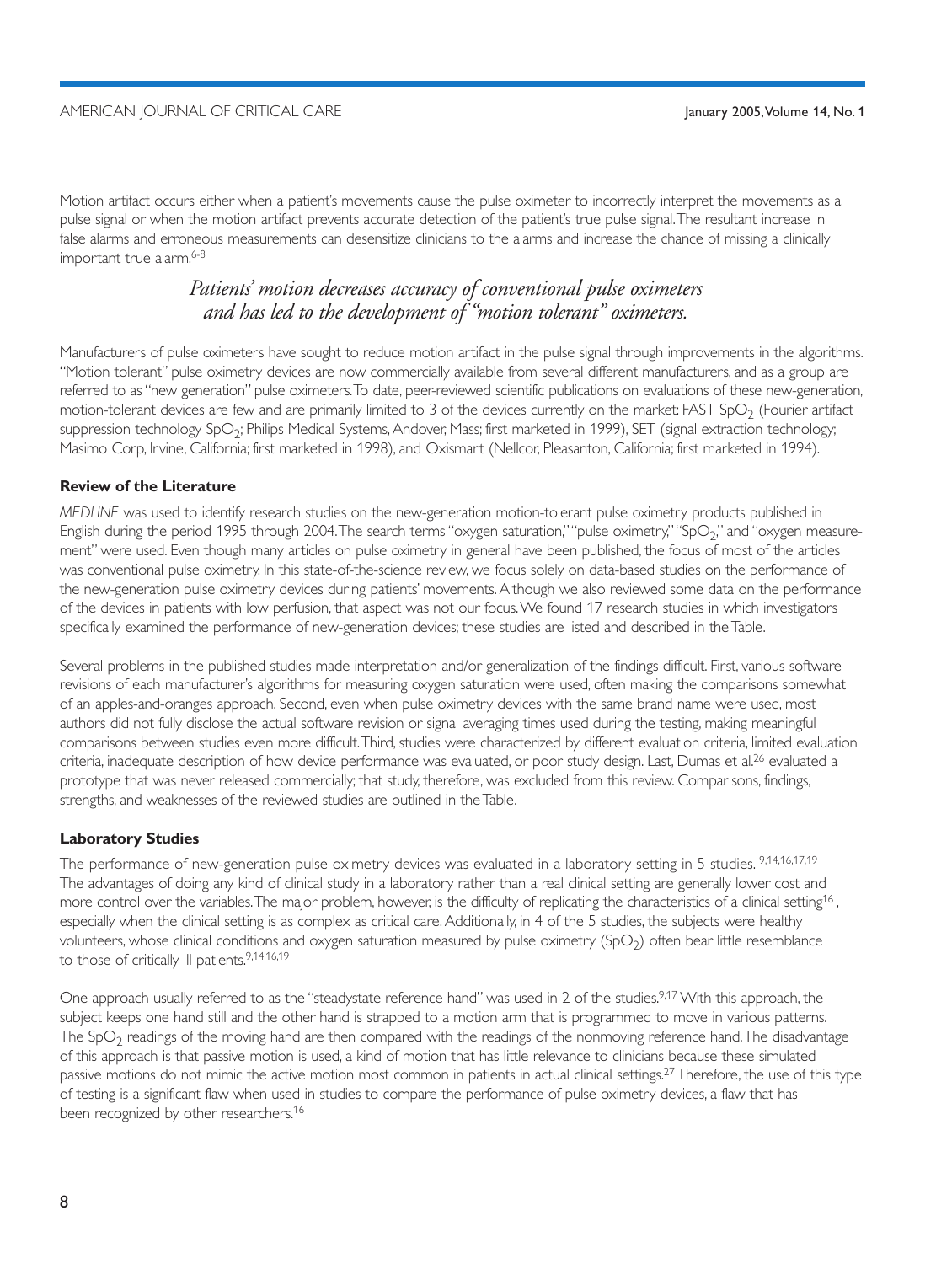January 2005, Volume 14, No. 1

Summary of research findings, strengths, weaknesses, and limitations of studies on motion-tolerant pulse oximetry devices

| <b>STUDY</b>                                                | <b>DEVICES</b>                                                                                                                                                                                                                              | <b>PATIENTS</b>                                                                                      |
|-------------------------------------------------------------|---------------------------------------------------------------------------------------------------------------------------------------------------------------------------------------------------------------------------------------------|------------------------------------------------------------------------------------------------------|
| Barker and Shah <sup>9</sup>                                | • Masimo SET (MT): experimental prototype<br>• Nellcor N-3000 (MT) with variable signal averaging time<br>• Nellcor N-200 (CPO)                                                                                                             | 10 healthy adult volunteers in a laboratory setting                                                  |
| Bohnhorst et al <sup>10</sup>                               | • Masimo SET (MT) in 8-second signal averaging mode<br>• Nellcor N-3000 (MT) with variable signal averaging time<br>• Nellcor N-200 (CPO) in 6- to 7-second signal-averaging mode                                                           | 17 patients in a NICU                                                                                |
| Brouillette et al <sup>11</sup>                             | Part I<br>• Masimo SET (MT) in 4-second signal averaging mode<br>• Nellcor N-200 (CPO) in 2- to 3-second signal-averaging mode<br>• Nellcor N-395 in 2- to 3-second signal-averaging mode<br>• Transcutaneous oxygen probe (no model given) | Part I<br>24 children referred to a sleep apnea laboratory<br>because of sleep disordered breathing  |
|                                                             | Part II<br>• Masimo Radical in 2-second signal averaging mode (MT)<br>• Nellcor N-200 (CPO)                                                                                                                                                 | Part II<br>22 children referred to a sleep apnea laboratory<br>because of sleep disordered breathing |
| Durbin and Rostow <sup>12</sup>                             | • Masimo SET (MT)<br>• Arterial blood gas sample                                                                                                                                                                                            | 13 patients with thoracic and cardiovascular<br>conditions in an ICU                                 |
| Durbin and Rostow <sup>13</sup>                             | • Masimo SET (MT)<br>• Ohmeda 3740 (CPO)                                                                                                                                                                                                    | 59 adult cardiac surgery patients                                                                    |
| Gehring et al $14$                                          | • Philips FAST SpO <sub>2</sub> (revision B.0; MT)<br>• Masimo SET (MT)<br>• Nellcor N-395 (MT)<br>• Datex-Ohmeda 3900P (MT)<br>• Nellcor N-3000 (MT, but older than N-395)                                                                 | 10 healthy volunteers in a laboratory setting                                                        |
| Hay et al $15$                                              | • Masimo SET (MT)<br>• Nellcor N-395 (MT)<br>• MARS <sub>p</sub> O <sub>2</sub> (MT)<br>• Philips FAST SpO <sub>2</sub> (Virida 24C; MT)                                                                                                    | Part 1<br>26 infants in a NICU<br>Part II                                                            |
| Jopling et al <sup>16</sup>                                 | • Nellcor N-200 (CPO)<br>• Nellcor N-395 (MT)<br>• Masimo SET (MT)<br>• NPB-290                                                                                                                                                             | 7 infants in a NICU<br>8 subjects (the characteristics of subjects<br>were not described)            |
| Kastle and Konecny <sup>1/</sup>                            | • Philips M3 (revision B) FAST SpO2 (MT)<br>• Ivy 2000 (revision 2.2) with Masimo SET (MT)<br>• Nellcor N-3000 (revision 3.03; MT)<br>• Philips CMS (revised A.0; CPO)                                                                      | Output signals derived from patients were<br>used in a laboratory benchmark study                    |
| Kopotic and Linder <sup>18</sup>                            | Part I<br>• Ohmeda 2000 with Masimo SET (MT)<br>• Nellcor N-295 with Oxismart (MT)                                                                                                                                                          | Part I<br>50 newborns at high risk for respiratory failure                                           |
|                                                             | Part II                                                                                                                                                                                                                                     | Part II                                                                                              |
| Lie et al <sup>19</sup>                                     | • Radical with Masimo SET (MT)                                                                                                                                                                                                              | 15 neonates <30 weeks' gestation                                                                     |
|                                                             | • Nellcor Symphony N-3000 (MT)<br>• Nellcor N-200 (CPO)                                                                                                                                                                                     | 26 healthy adult volunteers in a simulated PACU                                                      |
| Lutter et $al^{20}$                                         | • Masimo SET (MT)<br>• Nellcor N-3000 (MT)<br>• Philips FAST (MT)                                                                                                                                                                           | 108 patients in a PACU<br>118 patients in an ICU<br>21 patients treated with IABP                    |
| Malviya et al <sup>21</sup>                                 | • Masimo SET (MT)<br>• Nellcor N0200 (CPO)                                                                                                                                                                                                  | 75 healthy patients in a pediatric PACU                                                              |
| Poets et al <sup>22</sup>                                   | • Nellcor N-100 and N- 200 (CPO)<br>• Ohmeda 3700 (CPO)<br>• Nellcor N-3000 (MT)<br>• Philips (CPO)<br>• Masimo SET (MT)                                                                                                                    | A total of 267 patients in an NICU                                                                   |
| Rheineck-Leyssius<br>and Kalkman <sup>23</sup>              | • Nellcor Symphony N-3000 with Oxismart (MT)<br>• Criticare 504 (CPO) with signal-averaging time at 21 seconds<br>• Criticare 504 (CPO) with signal-averaging time at 3 seconds                                                             | 53 operating room patients                                                                           |
| Rheineck-Leyssius<br>and Kalkman <sup><math>24</math></sup> | • Nellcor Symphony N-3000 with Oxismart (MT)<br>• Criticare 504 (CPO) with signal-averaging time at 21 seconds<br>• Criticare 504 (CPO) with signal-averaging time at 3 seconds                                                             | 603 patients in a PACU                                                                               |
| Wouters et $al25$                                           | • Philips FAST on CMS<br>• Nellcor N-3000 (MT)<br>• Arterial blood gas analysis                                                                                                                                                             | 1483 perioperative patients at 4 sites                                                               |

Abbreviations: CPO, conventional pulse oximeter; IABP, intra-aortic balloon pumping; ICU, intensive care unit; MT, motion tolerant; NICU, neonatal intensive care unit; PACU, postanesthesia care unit; SaO<sub>2</sub>, arterial oxyge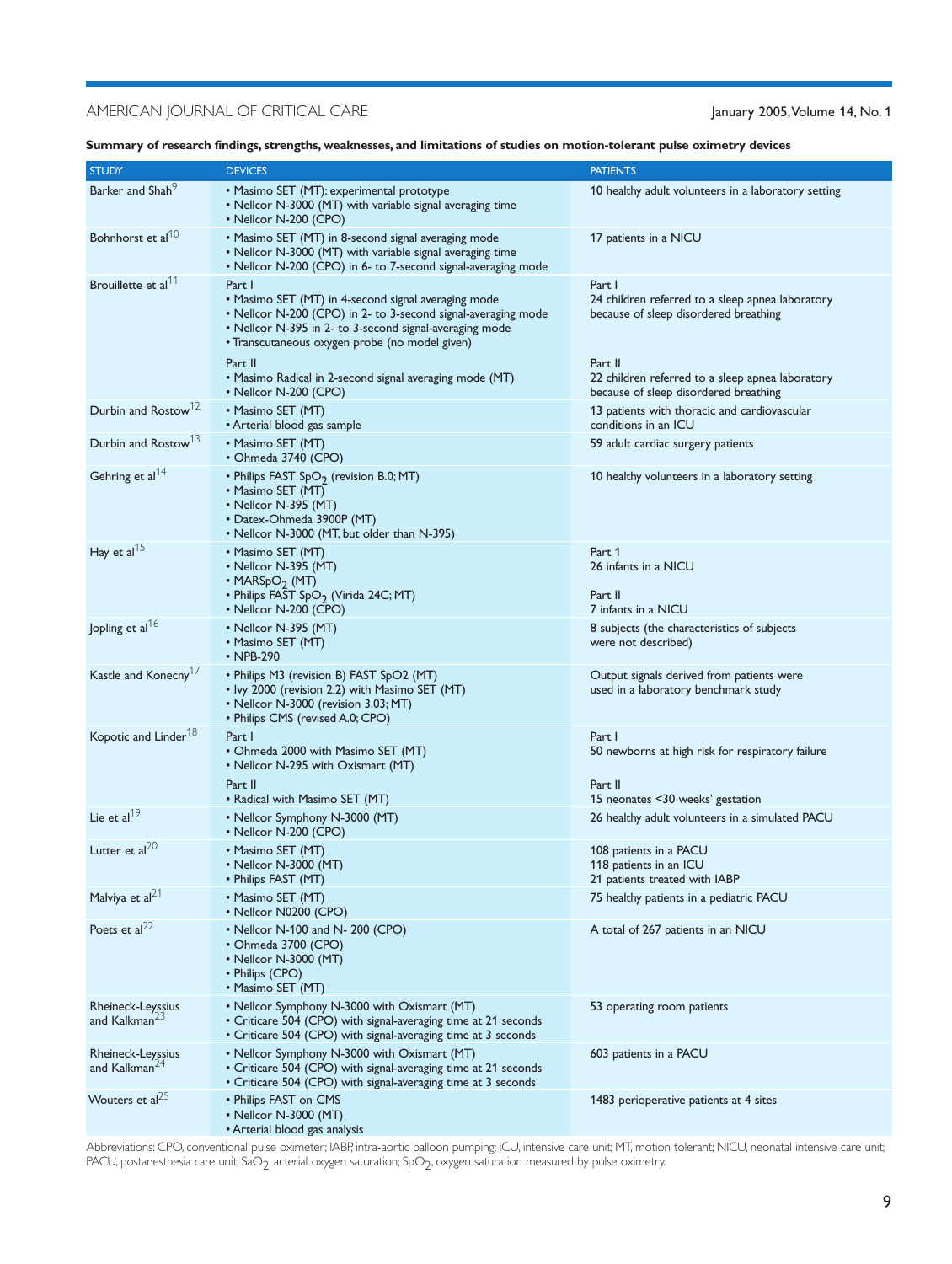Approaches in which active motion is used to test pulse oximetry devices have also been described. <sup>14,16,17</sup> Both Jopling et al<sup>16</sup> and Gerhing et al<sup>14</sup> used healthy volunteers but devised active-motion protocols of tapping and scratching motions with a wide variety of amplitudes and velocities. A noteworthy weakness of these studies is that both had small sample sizes (Jopling et al, N=8; Gehring et al, N=10). In addition to motion, the devices in these studies were tested during conditions of hypoxemia and low perfusion. Jopling et al induced hypoxemia in the healthy subjects and thus obtained a range of oxygen saturations of 70% to 100% during the active-motion testing, which provided a much closer approximation to the range of SpO<sub>2</sub> values that might occur in a real clinical setting. Gehring et al simulated low perfusion by compressing the brachial artery. The overall findings for the detection of hypoxemia of both of these studies indicated that the performance of the new-generation devices was better than that of the conventional devices. When the new-generation devices were compared with one another, differences in the detection of hypoxemia were not significant.

| <b>FINDINGS</b>                                                                                                                                                                                                                                                                                                                                                                                                                                                                                                                                                                                                                                                                                                               | <b>COMMENTS</b>                                                                                                                                                                                                                                                                                                                                                                                                       |
|-------------------------------------------------------------------------------------------------------------------------------------------------------------------------------------------------------------------------------------------------------------------------------------------------------------------------------------------------------------------------------------------------------------------------------------------------------------------------------------------------------------------------------------------------------------------------------------------------------------------------------------------------------------------------------------------------------------------------------|-----------------------------------------------------------------------------------------------------------------------------------------------------------------------------------------------------------------------------------------------------------------------------------------------------------------------------------------------------------------------------------------------------------------------|
| Masimo SET had the best overall performance, with 99% accuracy and a<br>positive predictive value of 100%<br>N-200 had the greatest number of errors in $SpO2$ values, an overall accuracy of<br>76%, and a positive predictive value of 73%<br>N-3000 had the greatest dropout rates, an overall accuracy of 87%, and a<br>positive predictive value of 81%                                                                                                                                                                                                                                                                                                                                                                  | Only passive motion was tested<br>The hand with the Masimo SET device was used as the reference hand<br>The non-motion hand was sometimes moving<br>Signal-averaging time for the N-200 was not specified                                                                                                                                                                                                             |
| Masimo SET missed 1 hypoxemic event (0.5%)<br>N-3000 missed 10 hypoxemic events (5.4%)<br>N-200 did not miss any hypoxemic events, but had the highest rate of dropouts                                                                                                                                                                                                                                                                                                                                                                                                                                                                                                                                                       | No data were reported on overall frequencies of false alarms<br>No gold standard reference was used                                                                                                                                                                                                                                                                                                                   |
| Part I<br>Simultaneous readings from an MT device and a CPO were compared during<br>20 randomly selected desaturation events of $\geq$ 4%<br>With the N-200, 88% of 220 desaturations were detected during wakefulness,<br>and 38% of 194 desaturation events during sleep were classified as motion artifact<br>With the Masimo $Q$ 400 and the transcutaneous oxygen probe, no desaturation<br>events were detected<br>A total of 119 desaturation episodes during sleep were detected by all 3 devices<br>Part II<br>Newer version MT was compared with CPO for detection of true desaturations<br>Masimo Radical device detected significantly more nonartifactual desaturation<br>events during sleep than the N-200 did | Parts I and II<br>Signal-averaging settings given in the abstract do not agree with<br>those in the text<br>No gold standard reference was used to verify oxygen saturations<br>measured by the devices<br>Data on the accuracy of transcutaneous oxygen monitoring<br>in children and adults were limited but theoretically are of<br>concern because of increased skin thickness in patients other<br>than neonates |
| Performance of an MT device was evaluated in patients whose CPO did not<br>acquire a reliable signal<br>Masimo SET was able to obtain a reliable signal in 12 of 13 patients; the patient<br>in whom the signal could not be detected had hypotension, poor peripheral<br>perfusion, and shivering and was being treated with intra-aortic balloon pumping<br>The difference between direct measurement of $aO2$ and the Masimo SET value<br>was $1.1\%$ ( $\pm$ 1%)<br>Two thirds of saturation values were >94%                                                                                                                                                                                                             | The "Methods" section lacked detail on the time from application<br>of the MT device until a reliable signal was obtained<br>The small sample size limits generalization of the findings<br>Most of the patients had normal $SaO2$ during the study period                                                                                                                                                            |
| Researchers measured amount of data dropout, artifact, or when SpO <sub>2</sub> readings<br>differed from arterial blood gas results by more than 10%<br>With patients randomly assigned to groups, the Masimo SET was significantly<br>more reliable than was the CPO<br>Patients with the Masimo SET were weaned to a fraction of inspired oxygen<br>of 0.40 more quickly and had fewer arterial blood gas analyses than did the<br>patients with the CPO<br>The 2 groups did not differ in time to extubation                                                                                                                                                                                                              | The results may not be applicable to other populations of patients<br>Only 59 of 86 patients had enough complete data for analysis<br>Clinicians were not blinded to which oximeter was being used<br>No gold standard was included for comparison of oximeter readings<br>Pulse Oximetry with new generation devices was compared with<br>other technologies<br>Signal-averaging times were not specified            |
|                                                                                                                                                                                                                                                                                                                                                                                                                                                                                                                                                                                                                                                                                                                               |                                                                                                                                                                                                                                                                                                                                                                                                                       |

Pulse oximetry with new-generation devices was compared with other technologies Signal-averaging times were not specified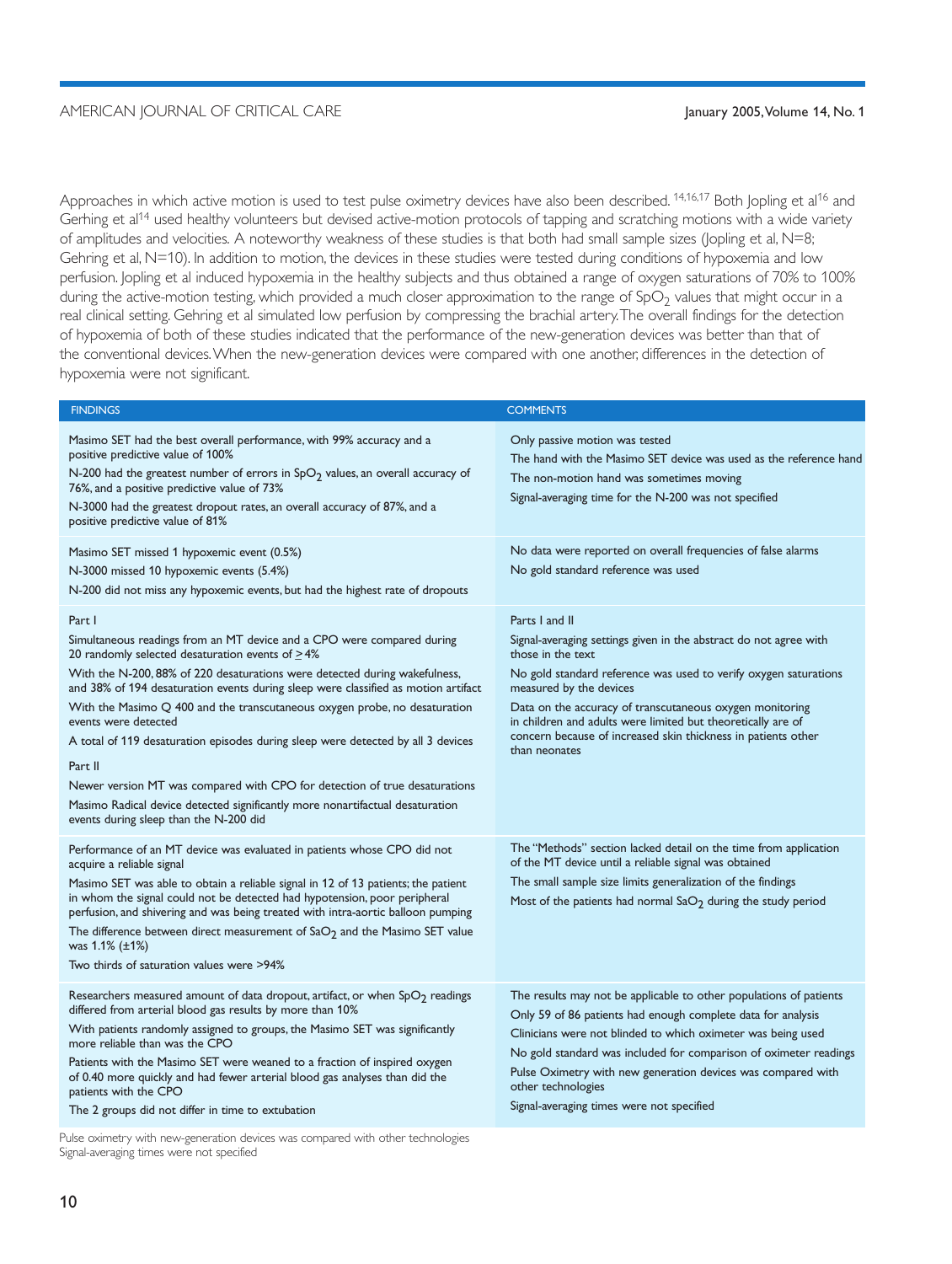### In a lab setting, all new-generation pulse oximeters outperformed conventional devices in their ability to tolerate motion.

Kastle and Konecny<sup>17</sup> used an approach referred to as noise-mix-composition. In this approach, 136 different combinations of raw patient-generated signals from the operating room, the intensive care unit, and the PACU were used. The range of oxygen saturation in the signals was 39% to 100% (mean 89.9%; SD 10.7%), and the range of pulse rates was 49/min to 201/min (mean 108.2/min; SD 45.9/min). These signals were then fed digitally into each of the pulse oximeters being studied. The advantage of this approach is that real, not simulated, signals were used. In addition, a wide range of both oxygen saturations and pulse rates were used to test the pulse oximeters. This range of values more closely approximated the types of clinical phenomena encountered in the critical care setting.

In general, the overall results of the 5 laboratory studies were consistent. In studies in which passive motion was used, the Masimo SET device tended to have the best performance, whereas in studies in which active motion was used, the Nellcor and Philips devices tended to have the best performance. For example, in the study by Kastle and Konecny,<sup>17</sup> the Masimo device had the best performance (2.6-fold improvement over conventional pulse oximeters compared with 1.6-fold improvement for both Philips and Nellcor) during the steady-state reference hand, passive-motion part of the testing. In contrast, during the noise-mixcomposition, active-motion part of the study, the Philips device had the best performance (1.6 fold improvement compared with 1.5-fold for the Masimo device and 1.3-fold for the Nellcor device). However, none of these differences were clinically significant.

In 4 of the 5 laboratory studies, conventional devices were used as one means of comparison.<sup>9,14,17,19</sup> A consistent and important finding of these 4 studies was that regardless of the differences in measurement criteria, the performance of all the new-generation pulse oximetry devices was better than the performance any of the conventional devices to which they were compared.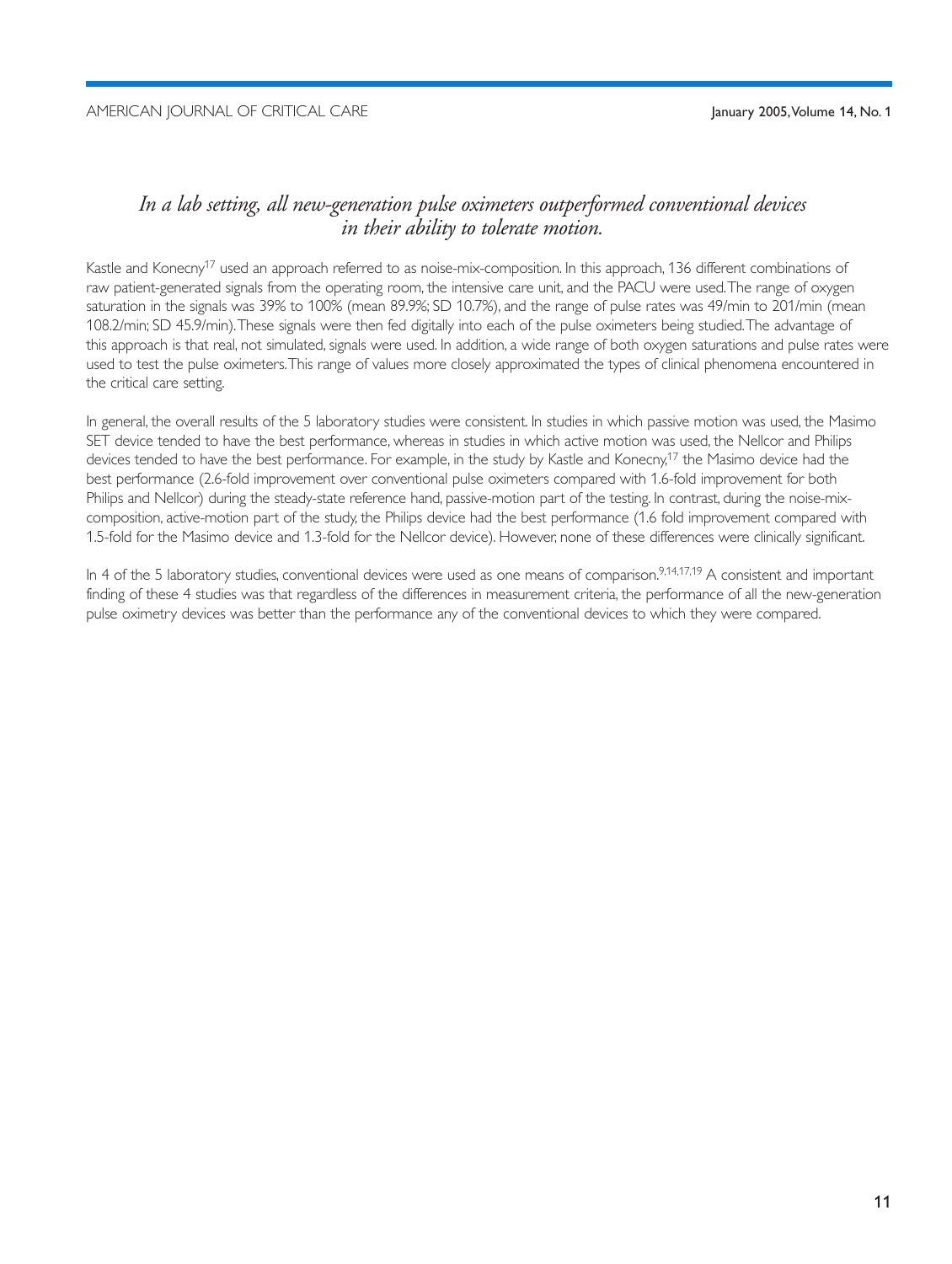F

#### January 2005, Volume 14, No. 1

| <b>FINDINGS</b>                                                                                                                                                                                                                                                                                                                                                                                                                                                                                                                                                                                                                                                                                                 | <b>COMMENTS</b>                                                                                                                                                                                                                                                   |
|-----------------------------------------------------------------------------------------------------------------------------------------------------------------------------------------------------------------------------------------------------------------------------------------------------------------------------------------------------------------------------------------------------------------------------------------------------------------------------------------------------------------------------------------------------------------------------------------------------------------------------------------------------------------------------------------------------------------|-------------------------------------------------------------------------------------------------------------------------------------------------------------------------------------------------------------------------------------------------------------------|
| Researchers used the N-3000 as a reference oximeter and looked at errors in<br>both pulse rate and $SpO2$<br>During desaturation events, all the devices were within 3% of the reference<br>reading 95% of the time<br>With either low perfusion or motion, all the devices were within 3% of the<br>reference reading 75%-85% of the time<br>During both low perfusion and motion, all the devices were within 3% of the<br>reference reading less than 62% of the time<br>The Masimo SET, Philips FAST $SpO2$ , and N-395 devices did not differ significantly<br>in overall performance<br>Large errors (significant) occurred only between the N-3000 and the N-395<br>during both motion and low perfusion | Compression of the brachial artery was used to simulate low<br>perfusion, which is probably not representative of low perfusion<br>in the real clinical setting<br>The sample size was small<br>The N-3000 was used as the reference oximeter for all the devices |
| Part I<br>The Masimo SET was compared with the N-200 CPO<br>The Masimo was better than the N-200 for false hypoxemias, false bradycardias,<br>total false alarms, data dropout, and true bradycardias<br>Part II<br>The 3 new-generation devices were compared with one another<br>The Masimo SET was better than the other new-generation devices for false<br>hypoxemias, desaturations, and data dropout<br>The performances of the Masimo SET, the N-395, and the Philips FAST $SpO2$<br>were better than the performance of the MARSpO <sub>2</sub> for false bradycardias                                                                                                                                 | The software revision for the Philips device was not given, so it is<br>uncertain whether the device is really an MT device or a CPO<br>No gold standard was used to assess the accuracy of the $SpO2$<br>values for any of the devices                           |
| Different testing methods (active and passive [machine generated] motion)<br>were compared in subjects with various levels of hypoxemia-induced states<br>$(SaO2, 70o - 100o)$ during a 2- to 3-minute period<br>The performances of the N-395 and the Masimo SET were better than the<br>performance of the N-290 in both active- and passive-movement tests                                                                                                                                                                                                                                                                                                                                                   | The methods used and results lacked clarity and sufficient detail<br>for adequate evaluation of the study<br>The laboratory situation may not adequately reflect motion in<br>clinical practice<br>The sample size was small                                      |
| Steady-state reference hand part<br>The performance of each of the 3 new-generation devices was better than<br>that of the CPO: 2.6-fold improvement over the CPO for the Masimo SET and<br>1.6-fold improvement for the Philips FAST $SpO2$ and the Nellcor N-3000<br>Noise-mix-composition part<br>The performance of each of the 3 new-generation devices was better than that<br>of the CPO: 1.6-fold improvement over the CPO for the Philips FAST $SpO2$ ,<br>1.5-fold for the Masimo SET, and 1.3-fold for the Nellcor                                                                                                                                                                                   | The charts and graphs in the article supply a level of detail that<br>is sometimes difficult to follow                                                                                                                                                            |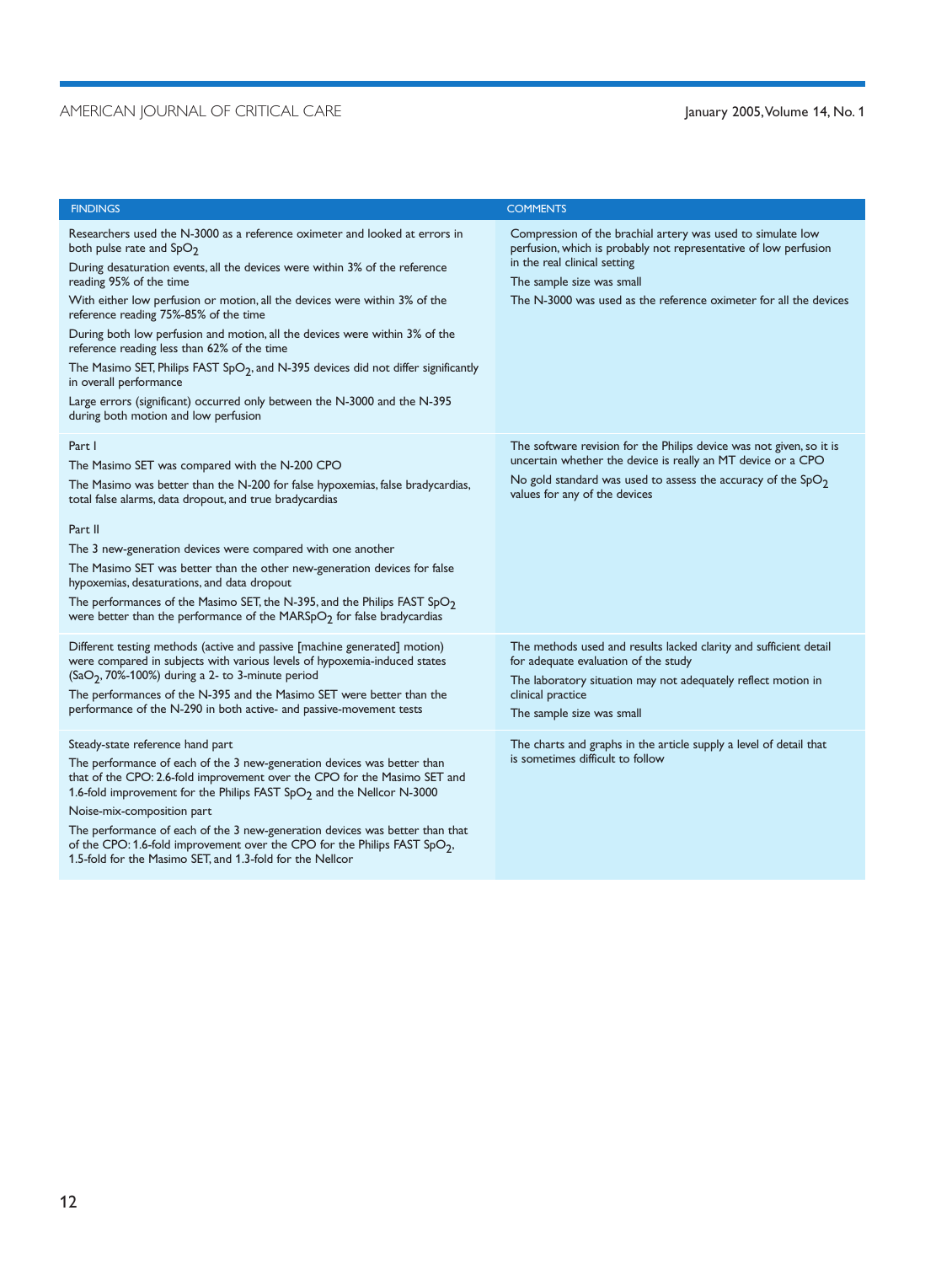#### **Clinical Studies in Adults**

Real clinical environments and adult patients were used to assess the performance of new-generation pulse oximeters in 6 studies.<sup>12,13,20,23-25</sup> The new generation devices included the Masimo SET, Nellcor N-3000, and Philips FAST SpO<sub>2</sub>. The clinical areas included the operating room,  $^{23,25}$  the PACU,  $^{20,24,25}$  and the critical care unit.<sup>12,13,20</sup> Because patients' movements should not be a factor in the operating room, we considered studies done in the operating room separately from those done in the PACU or critical care unit.

The new-generation devices used in the operating room included the Nellcor N-3000 and the Philips FAST SpO<sub>2</sub>. In the first study, Rheineck-Leyssius and of the N-3000 with a 5- to 7-second signal averaging time and the performance of a conventional pulse oximetry device with a 21-second signal-averaging time.

### None of the new-generation oximeters differed from the other in clinical performance.

Signal-averaging time for pulse oximeters represents the amount of time (in seconds) used by the device to calculate the displayed  $SpO<sub>2</sub>$  value. The shorter the signal-averaging time, the more sensitive the device will be to changes in the SpO<sub>2</sub> value. However, the device will also be more prone to false alarms due to artifact or error. Conversely, as the signal-averaging time is increased, the number of alarms due to error or artifact is decreased, but the amount of time needed to detect a true hypoxemia is concomitantly increased, because the  $SpO<sub>2</sub>$  values are averaged over a longer period.

Hence, the results of the study<sup>23</sup> are not surprising because patients' movements should not be a factor in the operating room. Furthermore, a 21-second signal averaging time on the conventional comparison device would obscure most of the signal artifact because the signal is averaged over such a long period. In contrast, in most of the new-generation devices, signal-averaging times are less than 10 seconds. This decrease in time enhances detection of hypoxemia, and, at the same time, the improved algorithms are better able to filter out motion artifacts due to patients' movements, thus helping to control for the increase in false alarms that accompany decreased signal-averaging times with conventional pulse oximetry.

### Factors that influenced oximeters' degree of error were peripheral temperature, finger thickness, hemoglobin concentration, and skin color.

In the second study done in the operating room, Wouters et al<sup>25</sup> used a total of 2694 SpO<sub>2</sub> recordings in 1483 patients and compared the measurement accuracy of the Philips FAST  $SpO<sub>2</sub>$  and the Nellcor N-3000. Values obtained via co-oximetry were used as the reference  $SpO<sub>2</sub>$  measurements. The overall results indicated accurate, comparable, and clinically acceptable performance for both devices, with neither device outperforming the other. In addition, this study was the only one in which multivariate analyses were used to determine other patient-related variables that might affect the performance of pulse oximetry devices. Four variables had a significant effect on the degree of error of both pulse oximeters: peripheral temperature, finger thickness, hemoglobin concentration, and skin color. Although finger thickness was addressed in a few of the studies by rotating the placement of the sensor on the patient's finger (see Table), none of the other variables was addressed. These variables should be included and analyzed in all future studies on pulse oximeters. The new-generation Masimo SET, Philips FAST SpO<sub>2</sub>, and the Nellcor N-3000 devices were used in the studies done in the PACU and the critical care unit.<sup>12,13,20,24,25</sup> For these studies as a group, two overall conclusions can be made. First, the performance of the Masimo SET and the Nellcor N-3000 devices was significantly better than that of the comparison conventional devices.<sup>12,13,20,24</sup> Second, when compared with one another, none of the new-generation devices differed significantly in clinical performance. Lutter et al<sup>20</sup> compared the performance of Masimo SET, Nellcor N-3000, and Philips FAST SpO<sub>2</sub> devices during intra-aortic balloon pumping in the intensive care unit. They found that all 3 devices had degradations in clinical performance during pumping, suggesting that  $SpO<sub>2</sub>$  measurements in general should be used with caution during pumping. This finding seems reasonable, because intra-aortic balloon pumping creates a rhythmic disturbance in the arterial waveform that is in sync with the cardiac cycle, thereby making it difficult for pulse oximetry devices to distinguish between a true cardiac signal and the "artifact" signals generated by the intra-aortic balloon pump.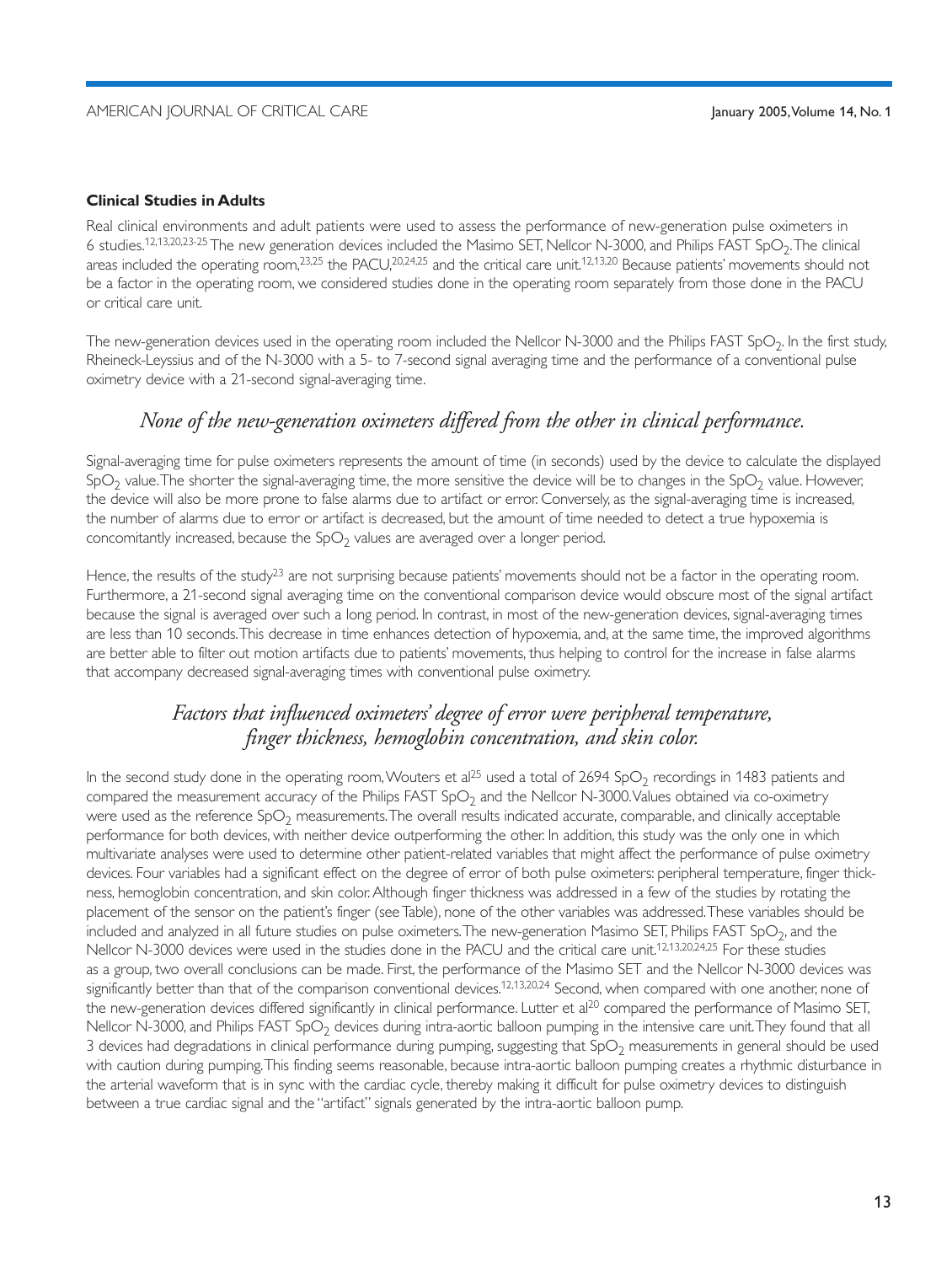| <b>FINDINGS</b>                                                                                                                                                                                                                                         | <b>COMMENTS</b>                                                                                                                                         |
|---------------------------------------------------------------------------------------------------------------------------------------------------------------------------------------------------------------------------------------------------------|---------------------------------------------------------------------------------------------------------------------------------------------------------|
| Part I                                                                                                                                                                                                                                                  | Part I                                                                                                                                                  |
| Admission rates to a special care nursery or a regular nursery were compared<br>for matched infants who did (experimental, N=25) or did not (control, N=25)<br>have $SpO2$ monitoring in the delivery suite                                             | Sample selection was biased because of a lack of randomization of<br>subjects into groups                                                               |
| The rate of admission to the special care nursery was significantly higher for<br>infants in the control group                                                                                                                                          | The poorly described methods, particularly for dependent variables<br>and matching of the control group, limit evaluation of the study                  |
| The performance of the Masimo SET was better than that of the Oxismart;<br>the percentage of minutes with continuous data output was significantly higher                                                                                               | Difference in "continuous data" variable could be due to different<br>manufacturers' approaches to data display during potential artifact<br>conditions |
| for the Masimo SET                                                                                                                                                                                                                                      | The lack of simultaneous $CaO2$ data makes interpretation of the<br>study results difficult                                                             |
| Part II                                                                                                                                                                                                                                                 | Part II                                                                                                                                                 |
| The effects of pulse oximetry monitoring on immature infants were evaluated                                                                                                                                                                             | The poorly described methods, particularly for dependent                                                                                                |
| The signal adequacy in the delivery suite of the MT device and the CPO was<br>compared                                                                                                                                                                  | variables, limits the study findings<br>A weakness was that they did not do anything with the                                                           |
| The time from delivery to adequate signal for the MT device was compared                                                                                                                                                                                | experimental and control groups in Part II                                                                                                              |
| Mean time from delivery to adequate signal was 2.3 minutes (range 1-5.3 minutes)                                                                                                                                                                        |                                                                                                                                                         |
| All of the 15 infants had an initial reliable pulse oximetry signal                                                                                                                                                                                     |                                                                                                                                                         |
| The N-3000 had the best performance, with fewer false alarms and dropouts                                                                                                                                                                               | No gold standard was used                                                                                                                               |
| than the N-200                                                                                                                                                                                                                                          | The 2 new-generation devices were not compared with each other                                                                                          |
|                                                                                                                                                                                                                                                         |                                                                                                                                                         |
| The alarm rates for the 3 devices studied in each of the populations of patients<br>were evaluated                                                                                                                                                      | No gold standard was used to assess accuracy of $SpO2$ readings                                                                                         |
| No statistical or clinical differences were detected between any of the devices                                                                                                                                                                         | Very limited information was provided on how clinicians determined<br>the true and false alarms                                                         |
| studied for true-positives, false-positives, and false-negatives for the PACU and                                                                                                                                                                       | No alarm thresholds were specified                                                                                                                      |
| ICU parts of the study                                                                                                                                                                                                                                  | The software revision for the Philips CMS was not specified, so it is                                                                                   |
| In the PACU and ICU, although some individual differences between devices<br>for types of alarm (true-positive, false-positive, false-negatives, true-negative,<br>inoperative) were detected, the overall performance of the devices was<br>comparable | difficult to be sure that it was an MT device                                                                                                           |
| During IABP, no devices performed well (although the errors were different);<br>therefore, pulse oximetry is probably not very accurate during IABP                                                                                                     |                                                                                                                                                         |
| The Masimo SET detected 100% of true alarms (27), accounted for 4 of 31                                                                                                                                                                                 | No gold standard was used                                                                                                                               |
| false alarms, and had a positive predictive value of 87%<br>The N-200 detected 59% of true alarms, accounted for 10 of 26 false alarms,                                                                                                                 | The devices were not compared with each other                                                                                                           |
| and had a positive predictive value of 61%                                                                                                                                                                                                              |                                                                                                                                                         |
| Data dropout was similar for both devices                                                                                                                                                                                                               |                                                                                                                                                         |
| Five published studies on detection of hyperoxemia in neonates (>95% oxygen<br>saturation) were reviewed The performance of all the devices studied varied<br>widely and was imprecise                                                                  | Many different devices were used in the studies reviewed<br>The study protocols varied widely, making comparisons difficult                             |
| Overall findings were that the performance of new-generation pulse oximeters<br>was much better than that of the CPOs for detection of hyperoxemia; differences<br>between the new-generation devices were not significant                              |                                                                                                                                                         |
| The new-generation devices generated 93% fewer false alarms than did the CPOs                                                                                                                                                                           |                                                                                                                                                         |
| Even the new devices did not reliably detect hyperoxemia during periods of<br>patients' movements                                                                                                                                                       |                                                                                                                                                         |
| The N-3000 and the Criticare 504 with 21-second signal-averaging time had equal<br>performance, with 1 false alarm each                                                                                                                                 | The investigators attempted to assess motion tolerance in patients<br>in the operating room, where motion is not a clinical factor                      |
| The Criticare 504 with 3-second signal-averaging time had the highest number of<br>false alarms, with a total of 20                                                                                                                                     | No gold standard was used                                                                                                                               |
| The total number of alarm events in the study was low                                                                                                                                                                                                   |                                                                                                                                                         |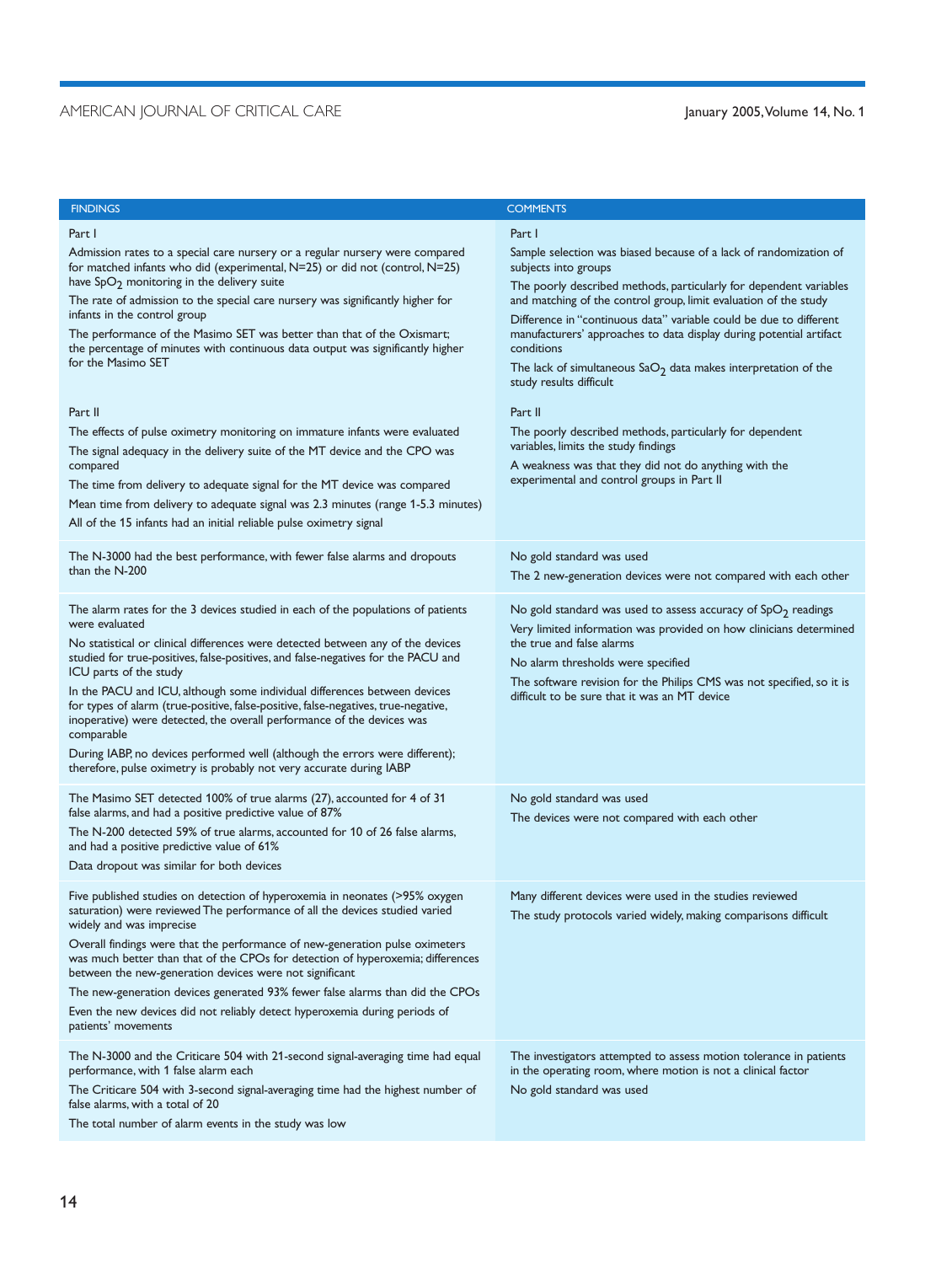| <b>FINDINGS</b>                                                                                                                                                                                                                                                                                                                                                                                                                                   | <b>COMMENTS</b>                                                                                                                                                                                                                                                                                                |
|---------------------------------------------------------------------------------------------------------------------------------------------------------------------------------------------------------------------------------------------------------------------------------------------------------------------------------------------------------------------------------------------------------------------------------------------------|----------------------------------------------------------------------------------------------------------------------------------------------------------------------------------------------------------------------------------------------------------------------------------------------------------------|
| The N-3000 had the best performance, with only 1 false alarm in 199 alarms<br>and 36 dropouts<br>The Criticare 504 with 21-second signal-averaging time had 32 false alarms in<br>172 false alarms and 172 dropouts<br>The Criticare 504 with 21-second signal-averaging time had 12 false alarms in<br>207 alarms and 204 dropouts                                                                                                               | No gold standard was used<br>Assessing exactly how true and false alarms were measured<br>and classified is difficult                                                                                                                                                                                          |
| $SpO2$ values were compared with $SoO2$ values in 2694 recordings obtained by<br>using 2 MT devices<br>Little difference was found between the 2 values (bias, 0.19%; precision, 2.2%;<br>limits of agreement, +4.63% to -4.25%) over a 60%-100% range of saturation<br>values<br>5% of SaO <sub>2</sub> readings were <93%<br>Peripheral temperature, finger thickness, hemoglobin concentration, and<br>skin color were reasons for error rates | Different co-oximeters were used for measuring dependent variable,<br>and quality control measures to ensure the accuracy of the devices<br>were not described<br>Small numbers of abnormal $CaO2$ values were studied<br>Saturation readings were compared only when the pulse oximetry<br>signal was optimal |

#### **Clinical Studies in Children**

The Masimo SET and the N-295 (Nellcor's earliest motion-tolerant pulse oximetry device) devices were used in 2 clinical studies done in children.<sup>11,21</sup> Malviya et al<sup>21</sup> studied a group of 75 healthy children in a PACU and compared the Masimo SET device with a conventional Nellcor N-200 pulse oximeter. No gold standard was used and only a single new-generation pulse oximetry device was used. However, the findings from this study were consistent with the results from all other studies; the clinical performance of the motion-tolerant Masimo SET was better with regard to both true and false alarm conditions than was the comparison conventional device. Brouillette et al<sup>11</sup> compared the Masimo SET with the Nellcor N-200 and N-395 in children in a sleep laboratory. Unfortunately, this study was so methodologically flawed that no meaningful conclusions can be made. Significant weaknesses included discrepancies in the reported signal-averaging times of the devices and lack of a gold standard reference  $SpO<sub>2</sub>$  value, making it impossible to assess accuracy for either device.

#### **Clinical Studies in Patients in the Neonatal Intensive Care Unit**

A total of 3 studies<sup>10,15,18</sup> were done in patients in the neonatal intensive care unit (NICU). The motion-tolerant devices used in these studies included the Philips FAST SpO<sub>2</sub>, the Masimo SET, and the Nellcor N-3000. One study<sup>18</sup> was so poorly designed and had such ambiguous findings that it was excluded from this review. Bohnhorst et al<sup>10</sup> compared the Masimo SET and the Nellcor N-3000 motion-tolerant devices with each other and with the Nellcor N-200 conventional device. The performance of both of the motion-tolerant devices was better than that of the comparison conventional devices, again consistent with findings from previous studies. In addition, when the 2 motion-tolerant devices were compared with each other, the performance of the Masimo SET was significantly better than that of the Nellcor N-3000 for correct alarms, detection of hypoxia, and detection of bradycardia. These data indicate that the overall alarm rate for the N-3000 may have been achieved at the expense of some missed alarms for hypoxemia. If true, this possibility is clearly something that would be a point of concern for critical care clinicians. However, because the rate of false alarms was not evaluated in this study, fully evaluating the performance of each of the devices in the study is difficult.

More specifically, in a recent study, Hay et al<sup>15</sup> examined the performance of the Philips FAST SpO<sub>2</sub>, Masimo SET, and the Nellcor N-395 devices and compared them with conventional devices for detection of hyperoxemia. The number of false alarms (specificity) and data dropouts did not differ significantly between the new-generation devices, and the Masimo SET had the best overall clinical performance. However, the software revision of the Philips device was not provided, again making a meaningful comparison difficult.

An important clinical issue specific to patients in the NICU is the performance of new-generation motion-tolerant pulse oximetry devices in detecting hyperoxemia.<sup>22</sup> Hyperoxemia in the NICU is generally defined as a PO<sub>2</sub> greater than 80 mm Hg, and only a few investigators attempted to determine the appropriate alarm level of pulse oximetry devices needed for detection of hyperoxemia. Hyperoxemia is associated with a number of complications in neonates, including retinopathy of prematurity, a complication that is not a clinical concern in children and adults. Poets et al<sup>22</sup> reported that at an upper alarm limit of 95%, new-generation pulse oximeters are much better than the older generation devices in detecting hyperoxemia.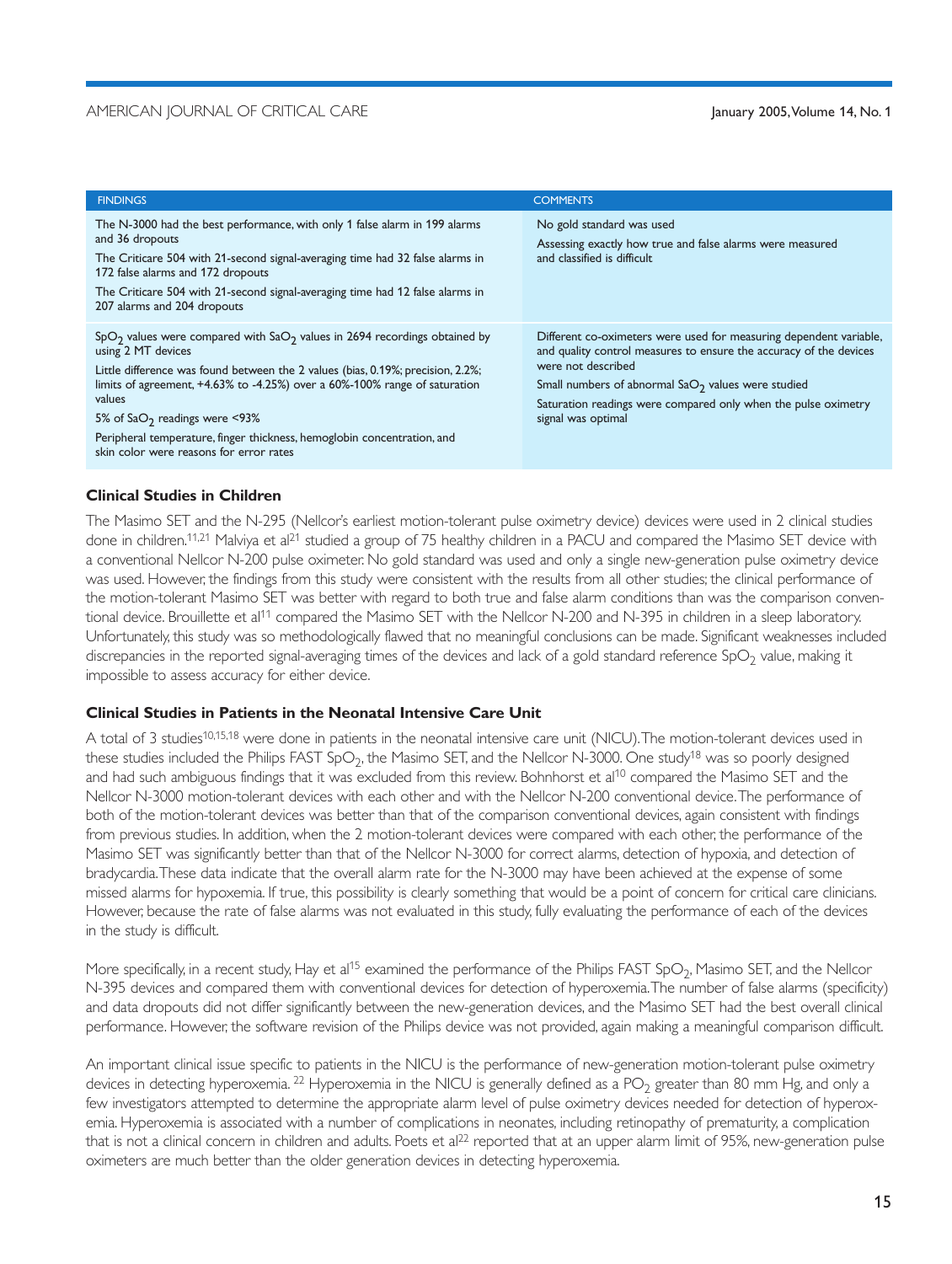#### **Summary**

A consistent finding among the studies reviewed was the superior performance with regard to reduction in frequency of false alarms and overall accuracy of all the new motion-tolerant devices compared with the performance of the various conventional pulse oximeters. However, more clinical evidence on the performance of new-generation pulse oximetry devices is clearly needed, particularly in the setting of critical care. Although some conclusions can be made, a lack of consistency among study variables and techniques and discrepancies between the results of the studies reviewed make it difficult to make any overall recommendations about which of the new-generation motion-tolerant devices are best suited for use in critical care in any of the populations of patients studied. Clearly, more clinical trials are needed before the most accurate and reliable motion-tolerant pulse oximetry device can be determined for use in populations of critically ill patients. These trials should address the performance of the algorithms used for obtaining SpO<sub>2</sub> values in critically ill patients of all ages in situations in which patients' movements are a factor. In addition, each trial should clearly specify which software revisions are being used with each device and should include a comparison with a known gold standard (preferably co-oximetry) for measurement of oxygen saturation. Finally, on the basis of the findings from Wouters et al,<sup>25</sup> the variables of peripheral temperature, finger thickness, hemoglobin concentration, and skin color should be part of every future study on measurement of oxygen saturation by pulse oximetry devices to further assess the significance of these variables on clinical measurement of  $SpO<sub>2</sub>$ .

### New-generation oximeters have fewer false alarms and higher accuracy than do conventional oximeters.

New technology has, without doubt, advanced the science of pulse oximetry. Evidence supports the contention that the performance of the new-generation devices with incorporated enhanced algorithms for SpO<sub>2</sub> monitoring is superior to the performance of conventional pulse oximeters. However, until more evidence is available from clinical studies in which the newgeneration oximeters are compared with one another, no valid judgments or decisions can be made about which new generation device has the best clinical performance in different populations of critically ill patients.

Commentary by Mary Jo Grap (see shaded boxes).

To purchase reprints, contact The InnoVision Group, 101 Columbia, Aliso Viejo, CA 92656. Phone, (800) 809-2273 or (949) 362-2050 (ext 532); fax, (949) 362-2049; e-mail, reprints@aacn.org.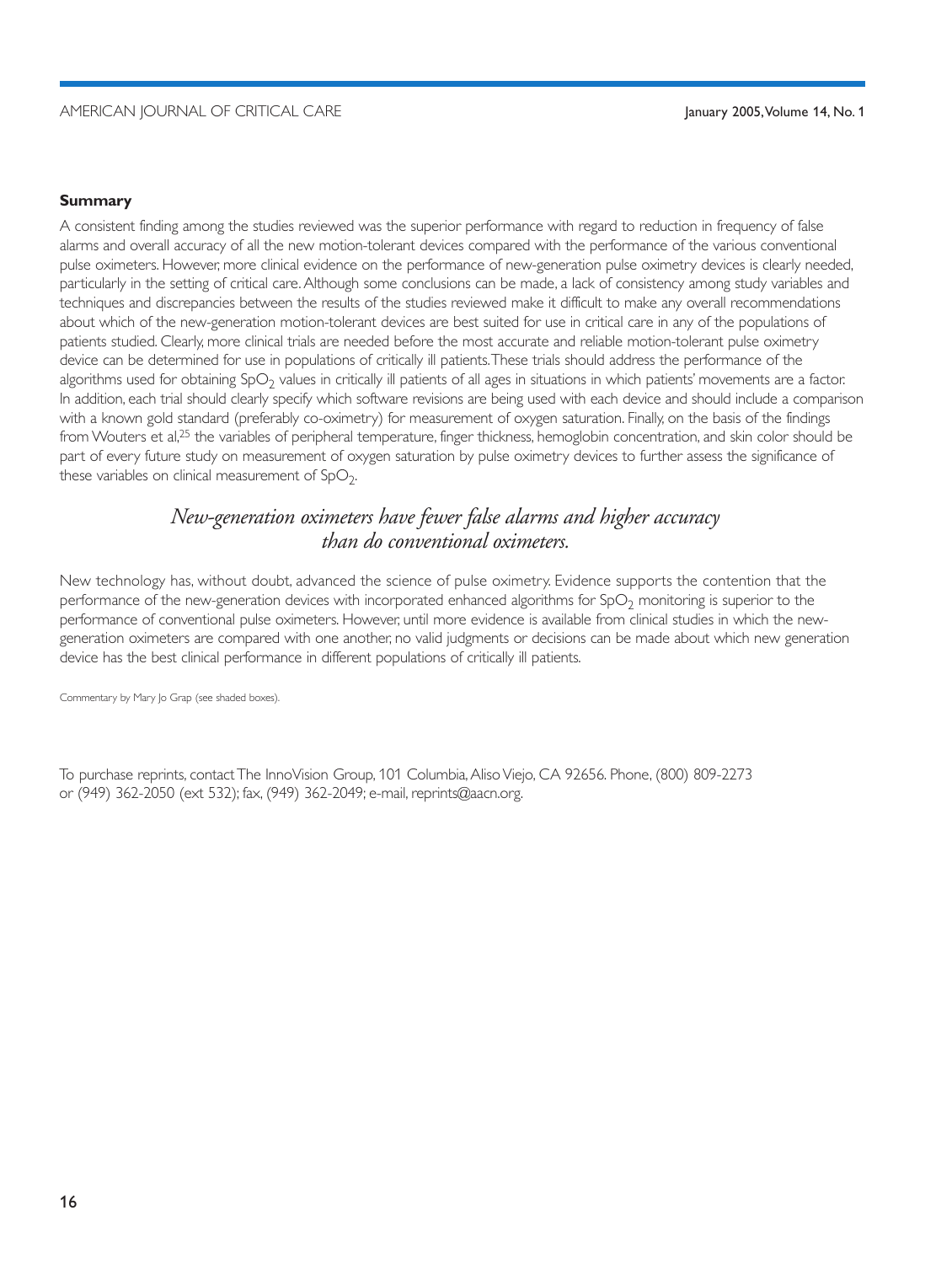#### **REFERENCES**

- 1. Hanning CD, Alexander-Williams |M. Pulse oximetry: a practical review. BMJ. 1985;311:367-370.
- 2. Wright J. Introduction to pulse oximetry. Br J Perioper Nurs. 2003; 13:456-460.
- 3. Eichhorn J. Pulse oximetry as a standard of practice in anesthesia. Anesthesiology. 1993;78:423-426.
- 4. Grap M. Pulse Oximetry. Aliso Viejo, Calif: American Association of Critical-Care Nurses; 1996.
- 5. Aoyagi T, Miyasaka K. Pulse oximetry: its invention, contribution to medicine, and future tasks. Anesth Analg. 2002;94(1 suppl):S1-S3.
- 6. Lawless S. Crying wolf: false alarms in a pediatric intensive care unit. Crit Care Med. 1994;22:981-985.
- 7. Meredith C, Edworthy J. Are there too many alarms in the intensive care unit? An overview of the problems. J Adv Nurs. 1995;21:15-20.
- 8. Wiklund L, Hok B, Stahl K, Jordeby-Jonsson A. Postanesthesia monitoring revisited: frequency of true and false alarms from different monitoring devices. J Clin Anesth. 1994;6:182-188.
- 9. Barker SJ, Shah NK. The effects of motion on the performance of pulse oximeters in volunteers. Anesthesiology. 1997;86:101-108.
- 10. Bohnhorst B, Peter CS, Poets CF. Pulse oximeters' reliability in detecting hypoxemia and bradycardia: comparison between a conventional and two new generation oximeters. Crit Care Med. 2000;28:1565-1568.
- 11. Brouillette RT, Lavergne J, Leimanis A, Nixon GM, Ladan S, McGregor CD. Differences in pulse oximetry technology can affect detection of sleep disordered breathing in children. Anesth Analg. 2002;94(1 suppl):S47-S53.
- 12. Durbin CG Jr, Rostow SK. Advantages of new technology pulse oximetry with adults in extremis. Anesth Analg. 2002;94(1 suppl):S81-S83.
- 13. Durbin CG, Rostow SK. More reliable oximetry reduces the frequency of arterial blood gas analyses and hastens oxygen weaning after cardiac surgery: a prospective, randomized trial of a new technology. Crit Care Med. 2002; 30:1735-1740.
- 14. Gehring H, Hornberger C, Matz H, Konecny E, Schmucker P.The effects of motion artifact and low perfusion on the performance of new generation pulse oximeters in volunteers undergoing hypoxemia. Respir Care. 2002; 47:48-60.
- 15. Hay WW, Rodden DJ, Collins SM, Melara DL, Hale KA, Fashaw LM. Reliability of conventional and new generation pulse oximetry in neonatal patients. J Perinatol. 2002;22:360-366.
- 16. Jopling MW, Mannheimer PD, Bebout DE. Issues in the laboratory evaluation of pulse oximeter performance. Anesth Analg. 2002;94(1 suppl):S62-S68.
- 17. Kastle SVV, Konecny E. Determining the artifact sensitivity of recent pulse oximeters during laboratory benchmarking. J Clin Monit Comput. 2000; 16:509-522.
- 18. Kopotic RJ, Lindner W. Assessing high-risk infants in the delivery room with pulse oximetry. Anesth Analg. 2002;94(1 suppl):S31-S36.
- 19. Lie C, Kehlet H, Rosenberg J. Comparison of the Nellcor N-200 and N-3000 pulse oximeters during simulated postoperative activities. Anaesthesia. 1997:52:450-452.
- 20. Lutter NO, Urankar S, Kroeber S. False alarm rates of three third-generation pulse oximeters in PACU, ICU, and IABP patients. Anesth Analg. 2002;94(1 suppl):S69-S75.
- 21. Malviya S, Reynolds PI, Voepel-Lewis T, et al. False alarms and sensitivity of conventional pulse oximetry versus the Masimo SET technology in the pediatric postanesthesia care unit. Anesth Analg. 2000;90:1336-1340.
- 22. Poets CF, Urschitz MS, Bohnhorst B. Pulse oximetry in the neonatal intensive care unit (NICU): detection of hyperoxemia and false alarm rates. Anesth Analg. 2002;94(1 suppl):S41-S43.
- 23. Rheineck-Leyssius AT, Kalkman CJ. Advanced pulse oximeter signal processing technology compared to simple averaging, I: effect on frequency of alarms in the operating room. J Clin Anesth. 1999;11:192-195.
- 24. Rheineck-Leyssius AT, Kalkman CJ. Advanced pulse oximeter signal processing technology compared to simple signal averaging, II: effect on frequency of alarms in the post anesthesia care unit. J Clin Anesth. 1999;11:196-200.
- 25. Wouters PF, Gehring H, Meyfroit G, et al. Accuracy of pulse oximeters: the European multi-center trial. Anesth Analg. 2002;94(1 suppl):S13-S16.
- 26. Dumas C, Wahr JA, Tremper KK. Clinical evaluation of a prototype motion artifact resistant pulse oximeter in the recovery room. Anesth Analg. 1996;83:269-272.
- 27. Tobin RM, Pologe JA, Batchelder PB. A characterization of motion affecting pulse oximetry in 350 patients. Anesth Analg. 2002;94(1 suppl):S54-S61.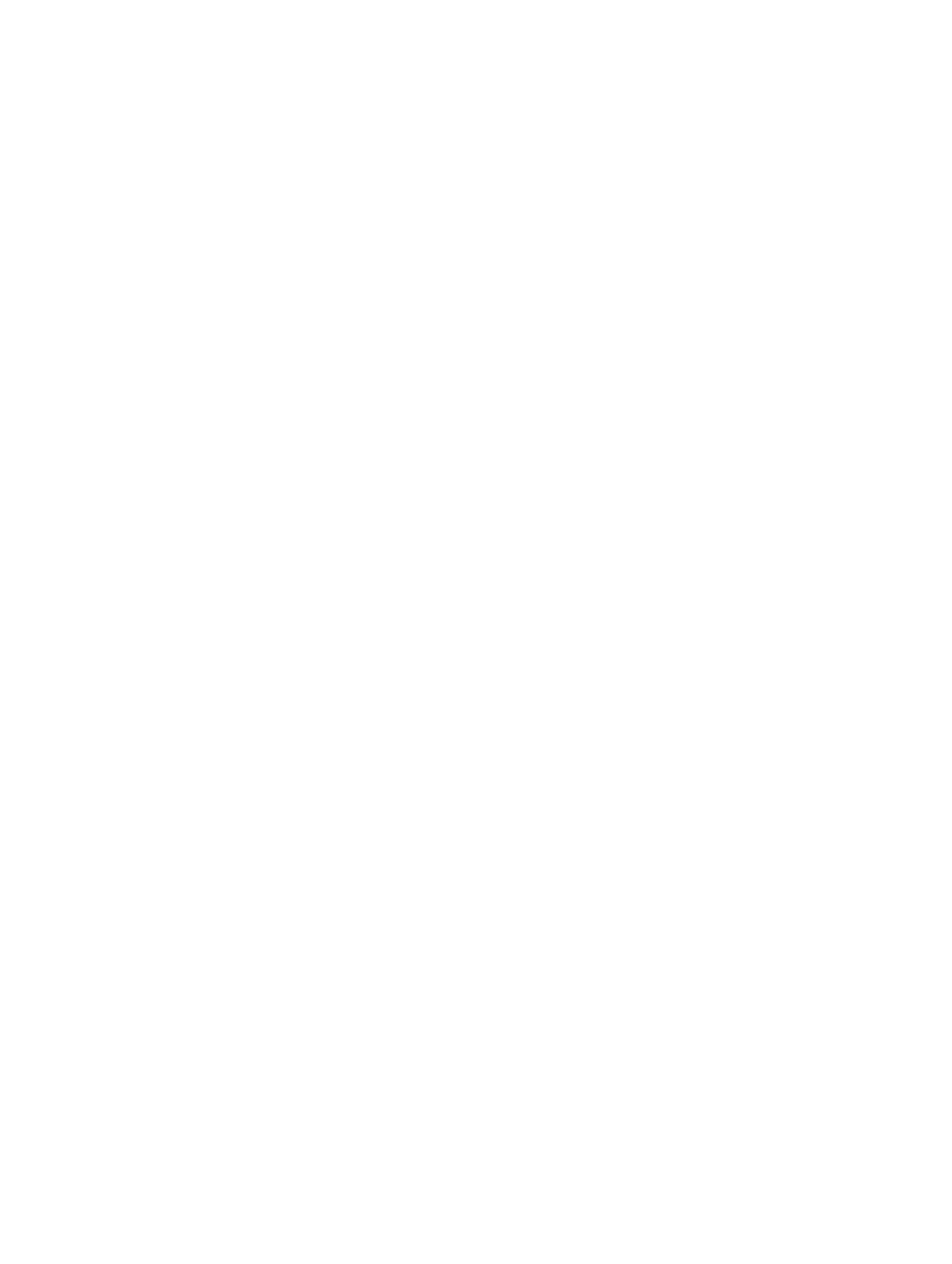#### **Adult - Accuracy**

# How Reliable are the New Generation Pulse Oximeters in the Detection of Hypoxemia in the Intensive Care Unit?

Appavu, S., Haley, T., Giuliano, K., and Duller, B. Cook County Hospital, Chicago, IL

- . This was presented at the 2004 Society of Critical Care Medicine National Conference.
- . The purpose of this study was to evaluate the reliability of pulse oximeters in detecting true hypoxemia in the critically ill patient using continuous invasive blood gas monitoring as the standard.
- Hypoxemias were defined as mild (PaO<sub>2</sub><80mmHg), moderate (PaO<sub>2</sub><60mmHg), severe (PaO<sub>2</sub><50mmHg). Fourteen critically ill surgical patients with acute respiratory failure requiring mechanical ventilation were enrolled. All patients were monitored with all three brands (Philips, Masimo, and Nellcor) of pulse oximeters as well as a co-oximeter calibrated continuous blood gas monitor.
- . The new generation of Philips, Masimo and Nellcor pulse oximeters detected severe and moderate hypoxemia equally well.
- The following abstract was published in Critical Care Medicine, Vol. 31 (12): A 96 (2003).

**Introduction:** The purpose of this prospective study was to compare the clinical performance of three new generation pulse oximeters (Philips FAST, Nellcor N-395, and Masimo SET [Signal Extraction Technology]) during hypoxemia in critically ill surgical patients.

Hypothesis: No difference in performance.

Methods: Critically ill surgical patients (N=14) with acute respiratory failure requiring mechanical ventilation were enrolled in the study. IRB approval and informed consent were obtained prior to enrollment. Subjects were monitored continuously with all three pulse oximeters, a co-oximeter calibrated continuous blood gas monitor (Trendcare, Diametrics), and intermittent stat laboratory blood gas measurements. The hands and fingers were randomly selected for sensor placement, and the fingers were protected from ambient light. Monitoring fingers were randomly changed at specific intervals. Hypoxemias were defined as mild (PaO<sub>2</sub><80mmHg), moderate (PaO<sub>2</sub><60mmHg) or severe (PaO<sub>2</sub><50mmHg). ROC curves were calculated for each device at each hypoxemia level.

**Results:** More than 250 hours of continuous data, including motion artifact and poor perfusion signals, were analyzed. For severe hypoxemia at a sensitivity of >=90%, the specificity for each device was: Philips=89.2%; Masimo=86.1% and Nellcor=84.8%. For moderate hypoxemia at a sensitivity of >=85%, the specificity was: Philips=91.5%; Masimo=89.3% and Nellcor=82.5%. For mild hypoxemia at a sensitivity of  $\geq$ =80%, the specificity was: Masimo=71.4, Philips=70.6 and Nellcor=59.1.

**Conclusions:** These data support that as PaO<sub>2</sub> levels get higher, the balance between sensitivity and specificity can only be achieved by accepting increasingly smaller sensitivity and specificity values. All three devices performed well for both moderate and severe hypoxemia detection. In contrast, all three devices showed a significant false alarm rate of >25% during mild hypoxemia, a finding that highlights one of the general limitations of all pulse oximeters. Future research should concentrate on improving the reliability for all three devices by reducing false readings during mild stages of hypoxemia.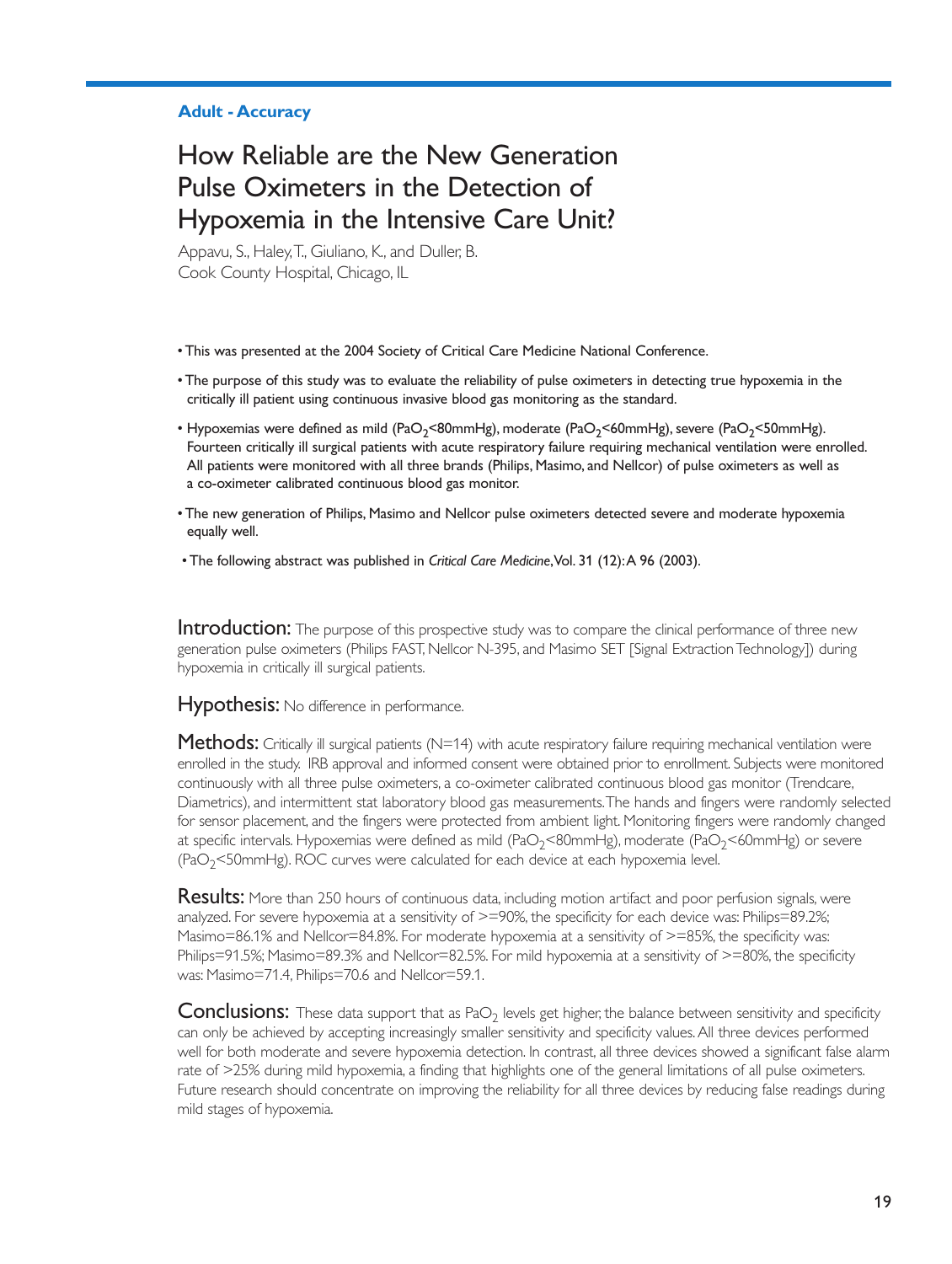#### **Adult - Signal Quality**

# The Clinical Use of Two New Generation SpO<sub>2</sub> Devices for Critically III Patients with Sepsis

Giuliano, K, Elliot, S., Scott, S. Baystate Medical Center, Springfield, MA

- . This study will be presented at the 2005 American Association of Critical Care Nurses Conference, New Orleans, LA, May 7-15, 2005.
- The purpose of this study was to assess the clinical performance of two new generation SpO<sub>2</sub> devices (Philips FAST and Masimo SET) for critically ill patients with sepsis.
- Fourteen subjects with a signal quality index of 1.3 or less were monitored with two devices simultaneously.
- In this study both SpO<sub>2</sub> devices performed equally well in this septic patient population. No significant statistical or clinical differences in device performance were found and the performance of both devices met the AAMI standard for SpO<sub>2</sub> device performance.

**Purpose:** The purpose of this study was to assess the clinical performance of 2 new generation  $SpO<sub>2</sub>$  devices for critically ill patients with sepsis.

**Background/Significance:** SpO<sub>2</sub> monitoring is a standard of care for the critically ill. The new generation SpO<sub>2</sub> devices have been designed for improved clinical performance during low perfusion, however little is known about the differences among these new generation devices.

**Methods:** Two new generation devices were used simultaneously to monitor septic patients ( $N=14$ ) with a perfusion index (PI) of 1.3 or less during this study. The two devices used were Philips FAST and Masimo SET (V3). Randomization was used for digit selection, data were only recorded when waveforms were of good quality, and data were recorded every 5 minutes for a period of two hours on each patient enrolled.

**Results:** The mean SAPSII score was 49.2, mean age was 64 years and mean PI of .56. There was no significant mean difference between the two devices across all time measurements (mean SET SpO<sub>2</sub>=97.09, mean FAST  $SpO<sub>2</sub>=97.00$ ). Repeated measures ANOVA was not significant for time ( $p=0.627$ ), device ( $p=.256$ ) or the interaction (p=.954). Finally, there were no individual readings between the 2 devices that differed by more than 3% in any case where both waveforms were adequate, and less than 5% of the total data was missing due to poor quality waveforms.

**Conclusions:** Physiologic monitoring in critical care requires accurate data. The results of this study support that both  $SpO<sub>2</sub>$  devices performed equally well in this septic patient population. No significant statistical or clinical differences in device performance were found. In no case would treatment have differed based on an individual reading from either device. Finally, the performance of both devices met the AAMI standard for SpO<sub>2</sub> device performance (+/-3%).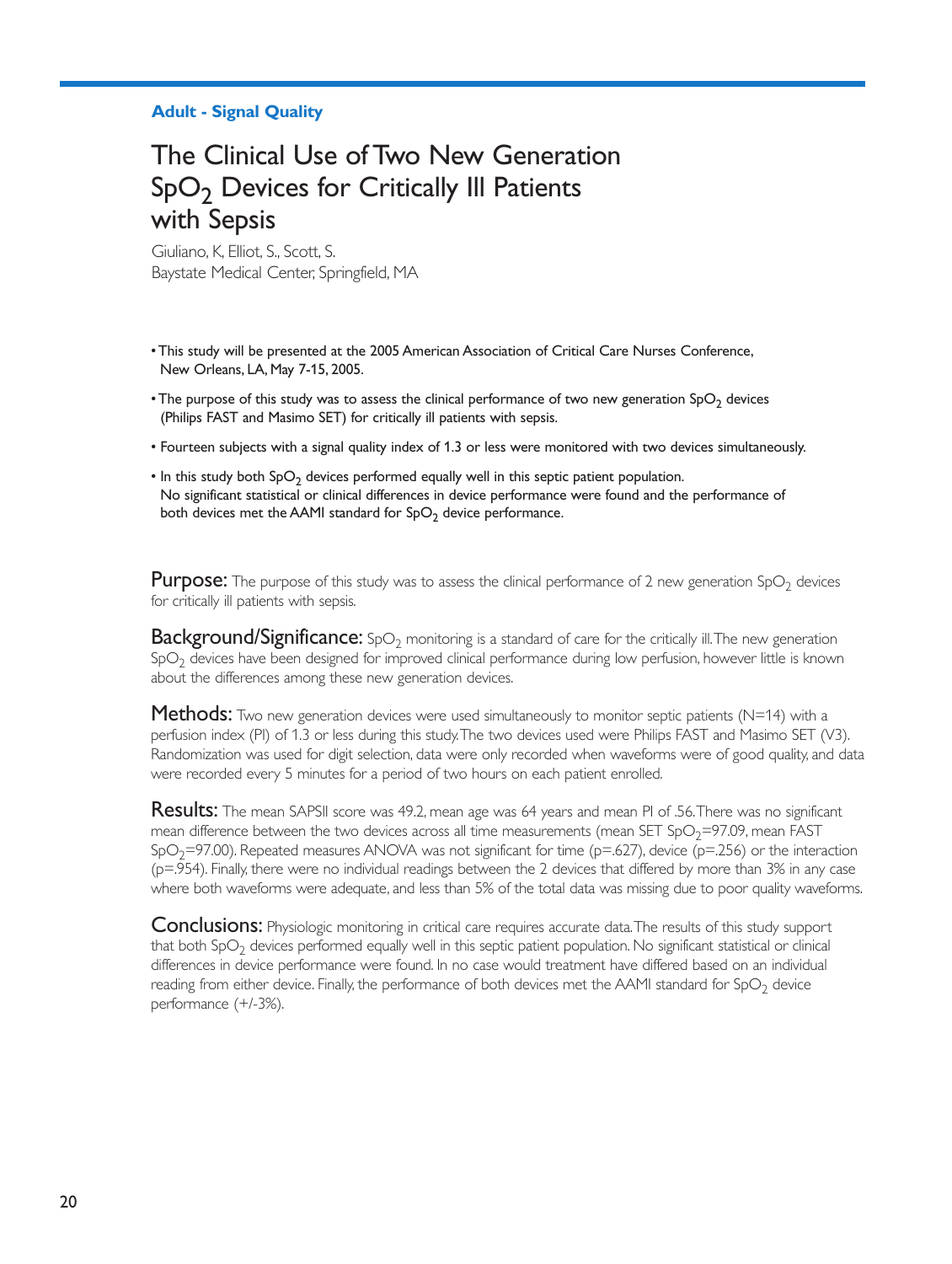#### **Adult - Signal Quality**

# A Comparison of the Accuracy of the Philips FAST and Masimo SET Pulse Oximeter Following **Cardiac Surgery**

Ackerman, M. Graves B, Giuliano, K., Athilingam, P. Yeager, C. University of Rochester Medical Center, Rochester, New York.

- . This study was presented at the 2004 SCCM Conference, Orlando, FL, Feb 20-25, 2004.
- The purpose of this study was to compare the clinical performance of two new generation pulse oximetry devices (Philips FAST and Masimo SET) in immediate postoperative cardiac surgery patients with low signal quality.
- Fifty subjects were admitted in this study where  $SpO<sub>2</sub>$  and signal quality index (PI) readings were recorded.
- This study shows there is no difference, either statistically or clinically, between the pulse oximetry values obtained from the Philips FAST oximeter and the Masimo SET oximeter in patients following cardiac surgery.
- The following abstract was published in Critical Care Medicine, Vol. 31 (12): A135 (2003)

**Introduction:** The purpose of this study was to compare the clinical performance and accuracy of 2 newgeneration pulse oximetry (SpO<sub>2</sub>) devices, Philips FAST (Philips Fourier Artifact Suppression Technology), and Masimo SET (Signal Extraction Technology) in cardiac surgery patients.

**Hypothesis:** There is no difference in accuracy between Philips FAST and Masimo SET pulse oximeters.

Methods: This study was approved by the IRB of the Medical Center. Informed consent was obtained from the subject or family member. Subjects were a convenience sample admitted to the Cardiovascular ICU (CVICU) following cardiac surgery. Once admitted to the CVICU, a pulse oximetry finger probe from each oximeter was placed on the subject using random finger assignment for probe placement.  $SpO<sub>2</sub>$  and signal quality index (PI) were recorded at baseline and every 5 minutes for 2 hours. The arterial blood gases (ABG) used for comparison were drawn as clinically indicated.

**Results:** The mean age of the sample ( $N = 50$ ) was 64.9 years (36 men and 14 women). Pulse oximetry data with corresponding ABG values were available at 65 different instances. The overall correlation between the Philips and Masimo SpO<sub>2</sub> for the 65 instances was .765 (p < .01). The correlations were as follows: the Philips SpO<sub>2</sub> to the SaO<sub>2</sub> was .287 (p < .05); the Masimo to the SaO<sub>2</sub> was .765 (p < .01). However, when looking at patients where both devices indicated low signal quality, (PI  $\leq$  1.3 (N = 34) the correlation between SaO<sub>2</sub> and SpO<sub>2</sub> for the Philips device was .426 ( $p = .012$ ) and the Masimo device was .468 ( $p < .01$ )

**Conclusions:** This study demonstrates that the Philips and Masimo devices have a high degree of accuracy compared to the arterial blood SaO<sub>2</sub>. In patients with low signal quality ( $PI < 1.3$ ) the correlations with SaO<sub>2</sub> are very similar and although there is a slight difference in statistical significance, this does not represent a clinical significance in the performance of the devices.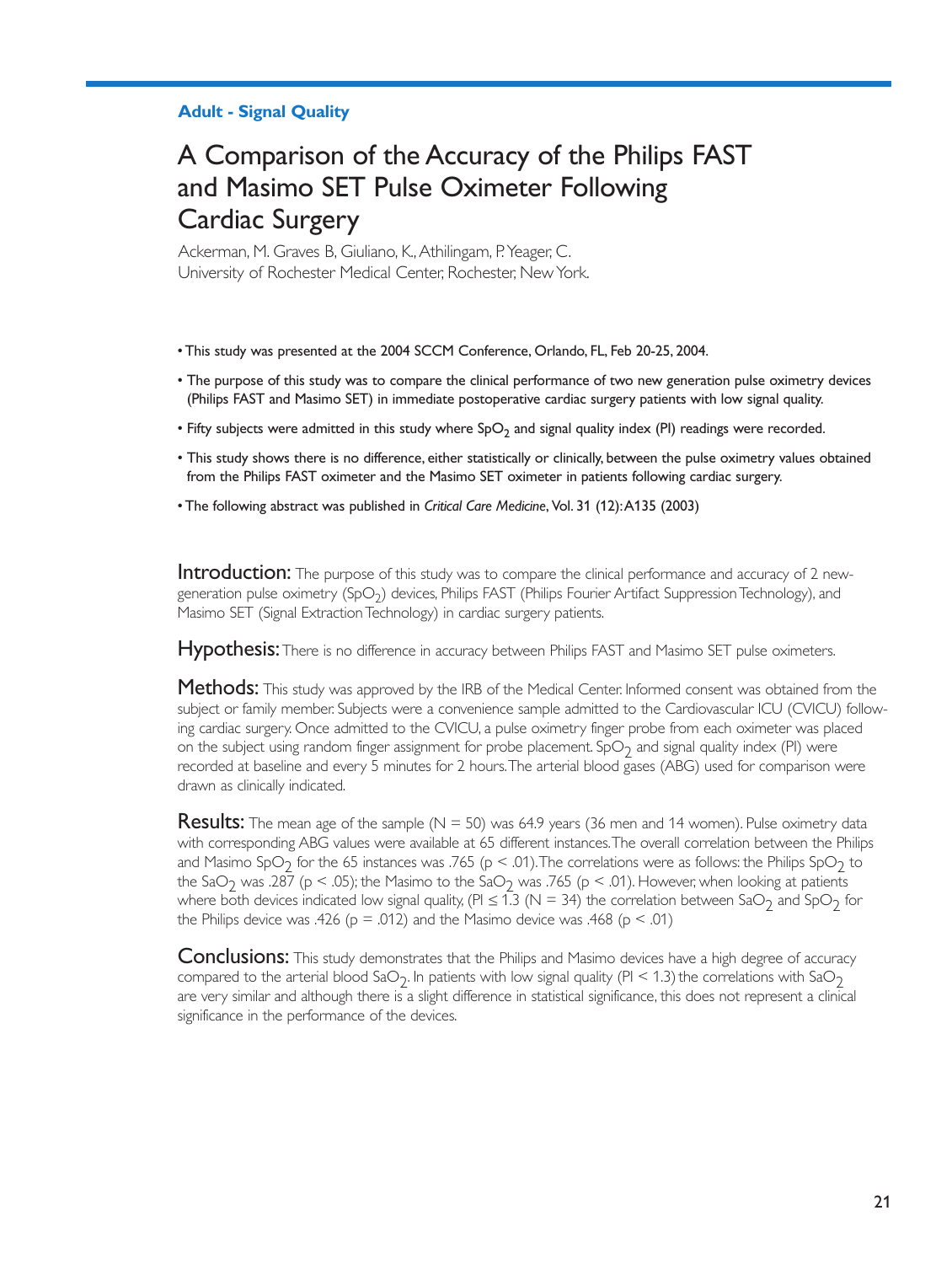#### **Adult - Motion**

# A Comparison of Three New Generation SpO<sub>2</sub> Devices During Ambulation After **Open Heart Surgery**

Richards, N., Giuliano, K., Jones, P., Krentz, K., Basinger, S. Saint Luke's Hospital, Mid America Heart Institute, Kansas City, MO

- This study was presented at the 2004 AACN National Conference, Orlando, FL, May 15-20, 2004.
- The purpose of this study was to assess the clinical performance of 3 new generation SpO<sub>2</sub> devices (Philips FAST, Masimo SET and Nellcor N-3000) while patients were walking after their open-heart surgery.
- Thirty-six patients were enrolled in this study. All three devices were used continuously while patients were walking. Data on dropouts (DO) false alarms (FA) and correlation with heart rate (HR) were recorded.
- . Statistical analysis shows that there was significant difference between the three devices for both DO and FA. The N-3000 had the most data dropout, whereas the converse was true for FA; the Masino SET had highest real FA.

**Purpose:** The purpose of this study was to assess the clinical performance of 3 new generation  $SpO<sub>2</sub>$  devices (Philips FAST, Masimo SET and Nellcor N-3000) during ambulation after open-heart surgery (N=36).

**Background/Significance:** The new generation SpO<sub>2</sub> devices have been designed for improved clinical performance during motion, however little is known about the differences in performance among these new generation devices during patient motion.

**Methods:** Randomization was used for digit and hand selection, and all three devices were used continuously during ambulation. Data on dropouts (DO), false alarms (FA), and correlation with heart rate (HR) were recorded.

Results: Pairwise comparisons indicated significant differences across all three devices for both DO and FA. The N-3000 had the most data dropout (odds ratio of 31.9 to Masimo SET and 5.6 to Philips, at the 95% CI). However, converse was true for FA, with the Masimo SET being highest (odds ratio of 17.9 to Nellcor and 2.3 to Philips, at the 95% CI). There was also a significantly higher amount of data dropout for all three devices when readings were taken in the hand where a radial graft had been used ( $p=0.004$ ). For HR correlation, the mean absolute difference across all three devices was similar (Philips=4.3, Masimo=5.1, Nellcor=3.0).

**Conclusions:** Physiologic monitoring in acute care requires accuracy and minimal false alarms. This study shows that there are differences across all three devices with regard to both DO and FA. High amounts of DO are problematic, because no clinical patient information is available during DO. However, false alarms are even more problematic, because they desensitize the clinicians to alarms and call into question the accuracy of displayed data. While these data highlight the statistical differences in the  $SpO<sub>2</sub>$  devices that were studied, the clinical implications of these differences warrants further study.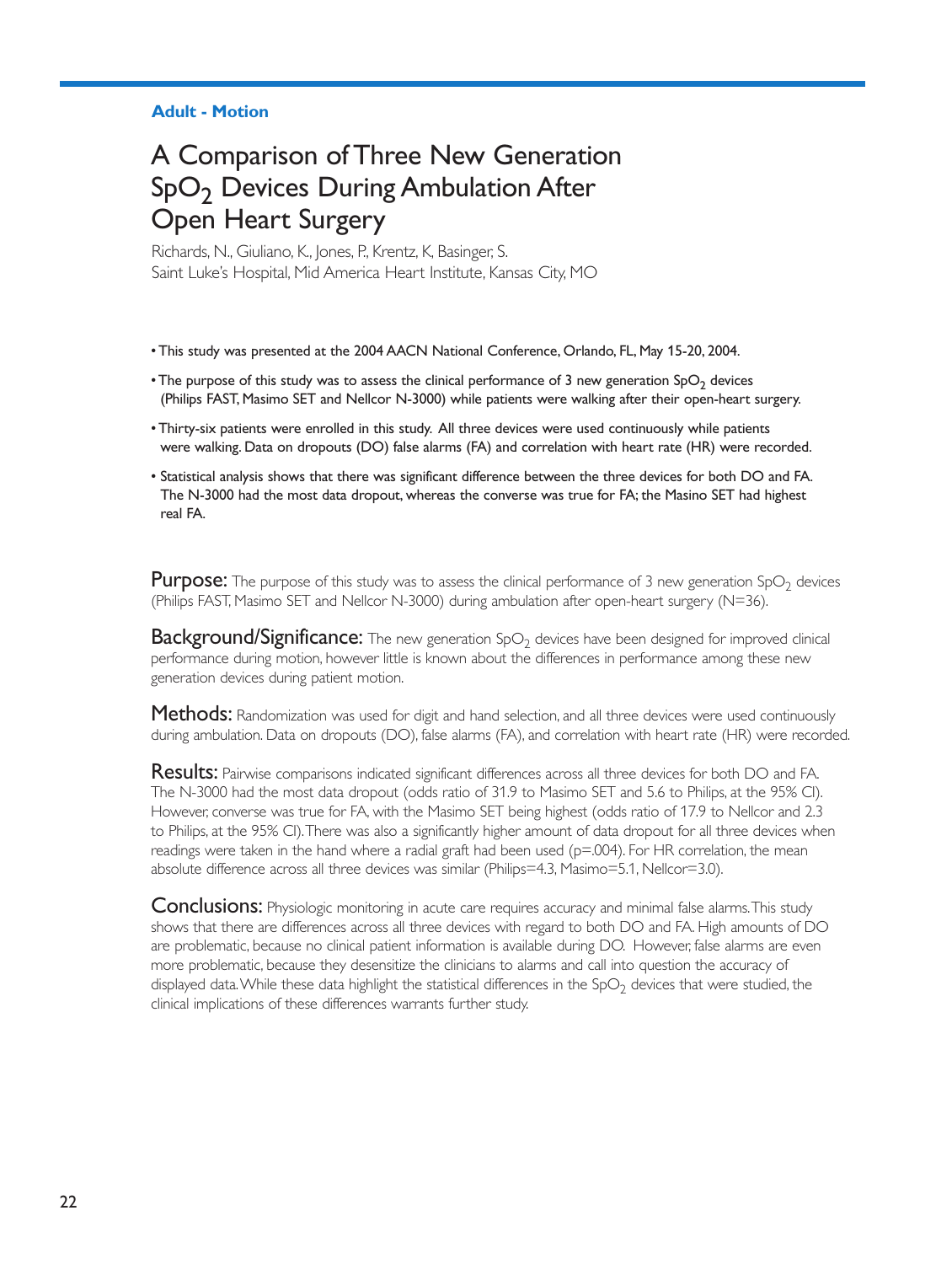#### **Adult - Motion**

# "Motion-Resistant" Pulse Oximetry: A Comparison of New and Old Models

Barker, SI Anesthesia and Analgesia 2002; 95:967-72

- . This study tested all commercially available motion resistant pulse oximeters along with numerous conventional pulse oximeters during reduced perfusion and mechanically controlled motion on volunteers breathing room air and hypoxic gas mixtures.
- Seventy healthy volunteers participated in this study which used 20 different pulse oximeters including Masimo, Philips, Datex-Ohmeda, and Nellcor.
- . This study showed that the newer-generation pulse oximeters exhibit improved performance during patient motion, which is important for displaying accurate SpO<sub>2</sub> values with hypoxic patients when they are awake and tend to be agitated and moving. Of the 20 different oximeters tested, the Philips overall  $SpO<sub>2</sub>$  performance resulted in a second place ranking.

Address correspondence and reprints to Steven J. Barker, PhD, MD, Department of Anesthesiology, University of Arizona, P.O. Box 245114, Tucson, AZ 85724-5114.

Address e-mail to sjbarker@u.arizona.edu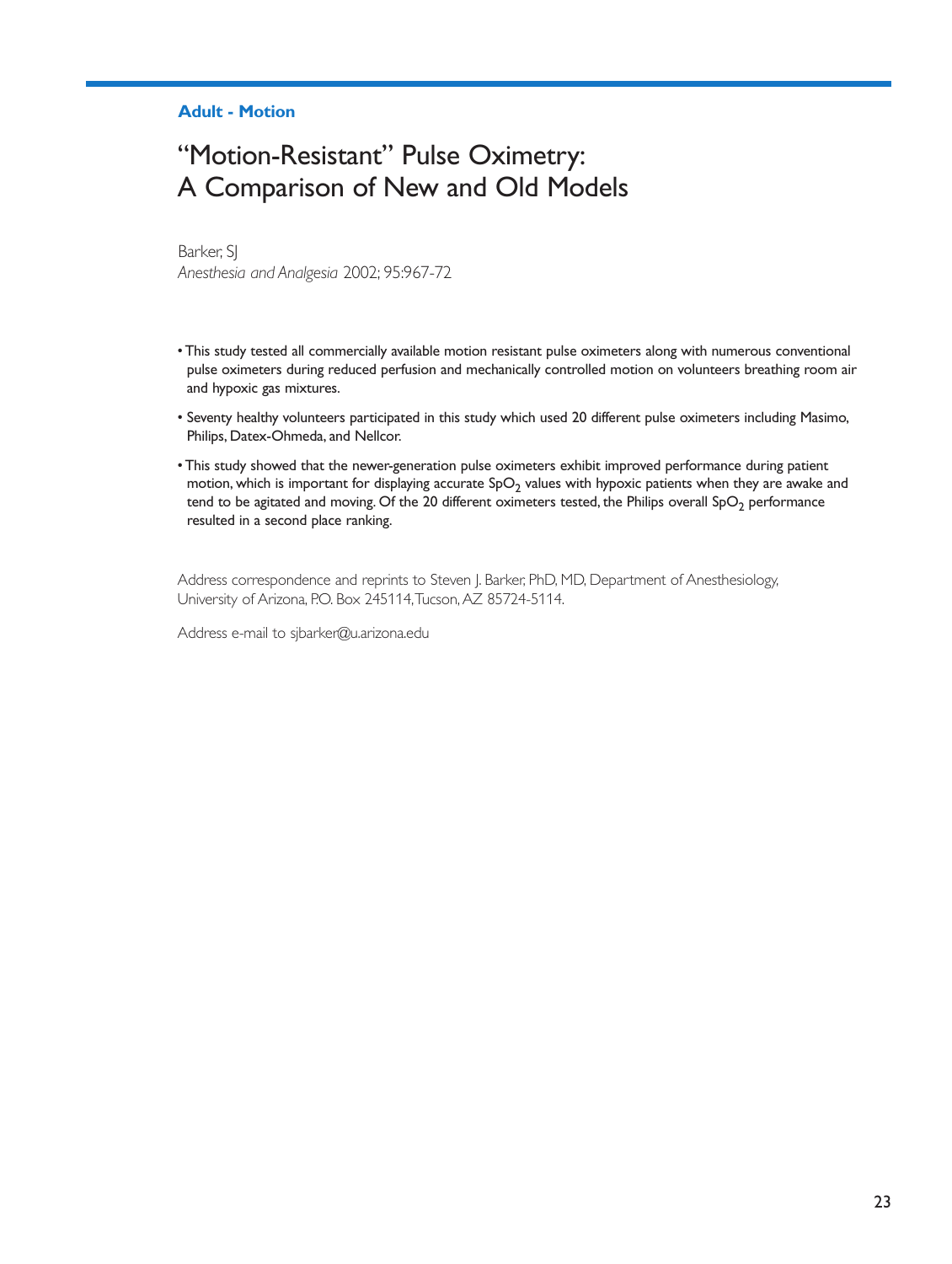#### **Neonate - Motion**

# The Clinical Use of Two New Generation SpO<sub>2</sub> Devices for Patients in the Neonatal Intensive Care Unit (NICU)

Fegegta Workie, K. Rais-Bahrami, Billie L. Short. Children's National Medical Center & The George Washington University School of Medicine, Washington, D.C.

. This study was presented at the 2004 American Academy of Pediatrics, San Francisco, CA, October 9-13, 2004.

- The purpose of this study was to assess the clinical performance of two new generation pulse oximetry devices (Philips FAST and Masimo SET (V3)) in NICU patients, especially during the patient's movement.
- In this study two devices were used simultaneously to monitor patients. Thirty-six patients were involved in this study. The data for  $SpO<sub>2</sub>$ , number of true and false alarms, number of dropouts and the duration of dropouts for each monitor were recorded.
- . The two new generation pulse oximeters were equally sensitive and provided accurate measurements, although Masimo SET was less sensitive to motion artifact and had fewer data dropouts over time.

**Purpose:** The purpose of this study was to assess the clinical performance of two new generation pulse oximeters  $(SpO<sub>2</sub>)$  devices in NICU patients.

**Background/Significance:** Continuous monitoring of pulse oximetry (SpO<sub>2</sub>) is a common practice among preterm and critically ill neonates. The new generation  $SpO<sub>2</sub>$  devices have been designed for improved clinical performance. A substantial reduction in alarm frequency is achieved with newer devices that claim to offer motion resistant measurements. However, little is known about the differences among these new generation devices in the NICU patient population.

Methods: During the study period, two new generation devices were used simultaneously to monitor patients (N=36) in the NICU. The two devices studied were Philips FAST and Masimo SET (V3). Patients were randomized for their digit selection and data were only collected when waveforms were of good quality. The data for  $SpO<sub>2</sub>$ , number of true and false alarms and number of dropouts as well as the duration of dropouts for each monitor were recorded for a period of two hours on each patient enrolled.

**Results:** The mean gestational age of the patients was 32.4 weeks, the mean current age was 18.6 days, with 20 males and 16 females. Repeated measures ANOVA indicated no significant difference between the two devices across all time measurements (time: p=0.345, device: p=.057, interaction: p=0.357). In addition, paired t-tests for true alarms and false alarms were non-significant (p-values of 0.468 & 0.299). There was a significant difference in the amount of data dropout, with the Philips device having more data dropout than the Masimo device ( $p<0.001$ ).

**Conclusions:** Physiologic monitoring in critical care requires accurate data measurement. The two new generation pulse oximeters (Philips FAST and Masimo SET) were equally sensitive and provided accurate measurements, although Masimo SET was less sensitive to motion artifact and had fewer data dropouts over time.